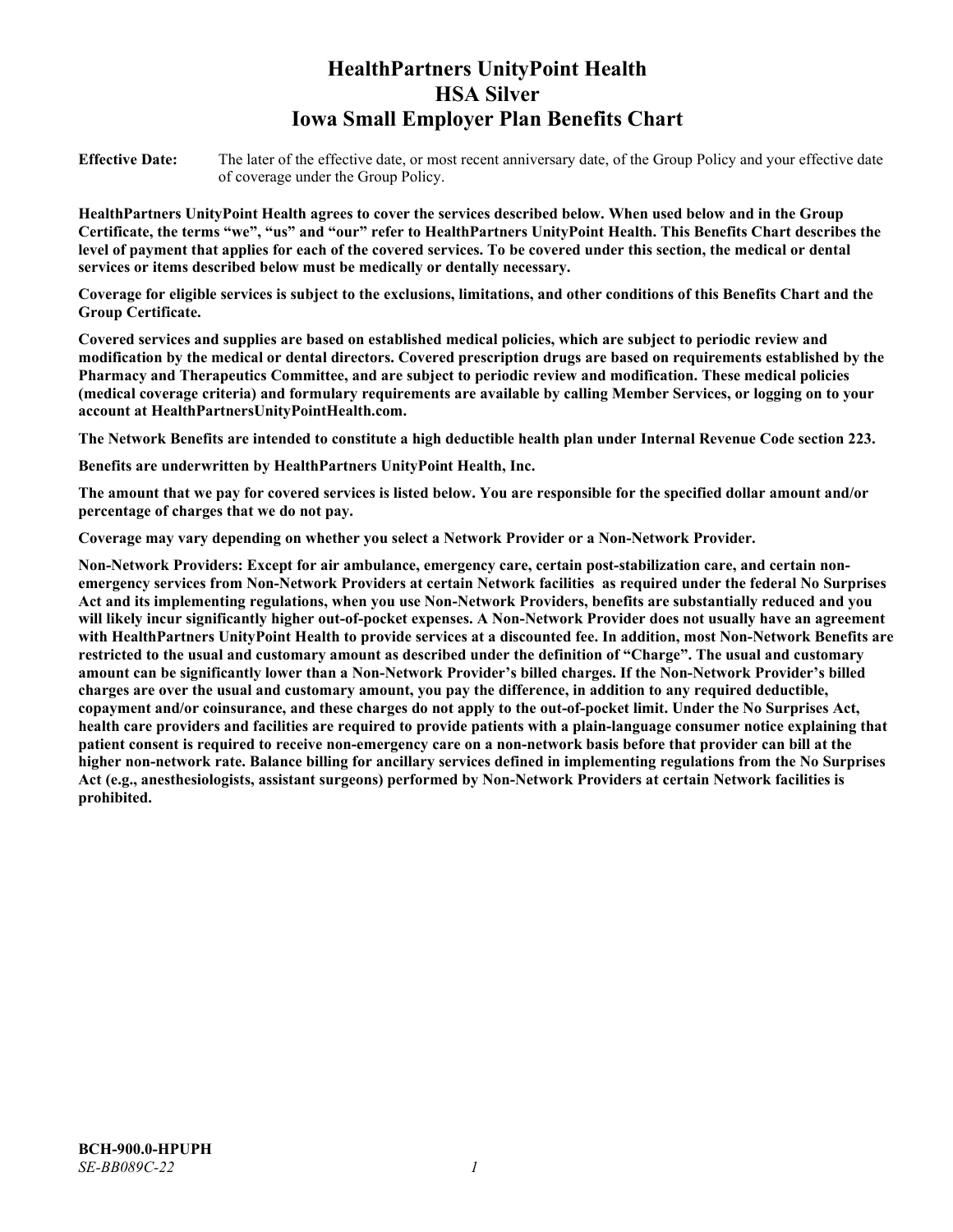# **These definitions apply to this Benefits Chart. They also apply to the Group Certificate.**

| <b>Biosimilar drug:</b> | A prescription drug, approved by the Food and Drug Administration (FDA), that the FDA has<br>determined is biosimilar to and interchangeable with a biological brand name drug. Biosimilar<br>drugs are not considered generic drugs and are not covered under the generic drug benefit.                                                                                                                                                                                                                                                                                                                                           |
|-------------------------|------------------------------------------------------------------------------------------------------------------------------------------------------------------------------------------------------------------------------------------------------------------------------------------------------------------------------------------------------------------------------------------------------------------------------------------------------------------------------------------------------------------------------------------------------------------------------------------------------------------------------------|
| <b>Brand name drug:</b> | A prescription drug, approved by the Food and Drug Administration (FDA), that is<br>manufactured, sold, or licensed for sale under a trademark by the pharmaceutical company that<br>originally researched and developed the drug. Brand name drugs have the same active-ingredient<br>formula as the generic version of the drug. However, generic drugs are manufactured and sold by<br>other drug manufacturers and are generally not available until after the patent on the brand name<br>drug has expired. A few brand name drugs may be covered at the generic drug benefit level if<br>this is indicated on the formulary. |
| Calendar year:          | This is the 12-month period beginning 12:01 A.M. central time, on January 1, and ending 12:00<br>A.M. central time of the next following December 31.                                                                                                                                                                                                                                                                                                                                                                                                                                                                              |
| Charge:                 | For covered services delivered by participating Network Providers, is the provider's discounted<br>charge for a given medical/surgical service, procedure or item.                                                                                                                                                                                                                                                                                                                                                                                                                                                                 |
|                         | For covered services delivered by Non-Network providers, a contracted rate may apply if such<br>arrangement is available to HealthPartners UnityPoint Health.                                                                                                                                                                                                                                                                                                                                                                                                                                                                      |
|                         | For the Usual and Customary Charge for covered services delivered by Non-Network Providers,<br>our payment is calculated using one of the following options to be determined at the discretion of<br>HealthPartners UnityPoint Health: 1) a percentage of the Medicare fee schedule; 2) a comparable<br>schedule if the service is not on the Medicare fee schedule; or 3) a commercially reasonable rate<br>for such service.                                                                                                                                                                                                     |
|                         | The usual and customary charge is the maximum amount allowed that we consider in the<br>calculation of the payment of charges incurred for certain covered services. You must pay for<br>any charges above the usual and customary charge, and they do not apply to the out-of-pocket<br>limit.                                                                                                                                                                                                                                                                                                                                    |
|                         | A charge is incurred for covered ambulatory medical and surgical services, on the date the<br>service or item is provided. A charge is incurred for covered inpatient services, on the date of<br>admission to a hospital. To be covered, a charge must be incurred on or after your effective date<br>and on or before the termination date.                                                                                                                                                                                                                                                                                      |
| Copayment/coinsurance:  | The specified dollar amount, or percentage, of charges incurred for covered services, which we<br>do not pay, but which you must pay, each time you receive certain medical services, procedures<br>or items. Our payment for those covered services or items begins after the copayment or<br>coinsurance is satisfied. Covered services or items requiring a copayment or coinsurance are<br>specified in this Benefits Chart.                                                                                                                                                                                                   |
|                         | For services provided by a Network Provider:                                                                                                                                                                                                                                                                                                                                                                                                                                                                                                                                                                                       |
|                         | An amount which is listed as a flat dollar copayment is applied to a Network Provider's<br>discounted charges for a given service. However, if the Network Provider's discounted charge<br>for a service or item is less than the flat dollar copayment, you will pay the Network Provider's<br>discounted charge. An amount which is listed as a percentage of charges or coinsurance is based<br>on the Network Provider's discounted charges, calculated at the time the claim is processed,<br>which may include an agreed upon fee schedule rate for case rate or withhold arrangements.                                      |
|                         | For services provided by a Non-Network Provider:                                                                                                                                                                                                                                                                                                                                                                                                                                                                                                                                                                                   |
|                         | Any copayment or coinsurance is applied to the lesser of the provider's charges or the usual and<br>customary charge for a service.                                                                                                                                                                                                                                                                                                                                                                                                                                                                                                |
|                         | A copayment or coinsurance is due at the time a service is provided, or when billed by the<br>provider.                                                                                                                                                                                                                                                                                                                                                                                                                                                                                                                            |
|                         |                                                                                                                                                                                                                                                                                                                                                                                                                                                                                                                                                                                                                                    |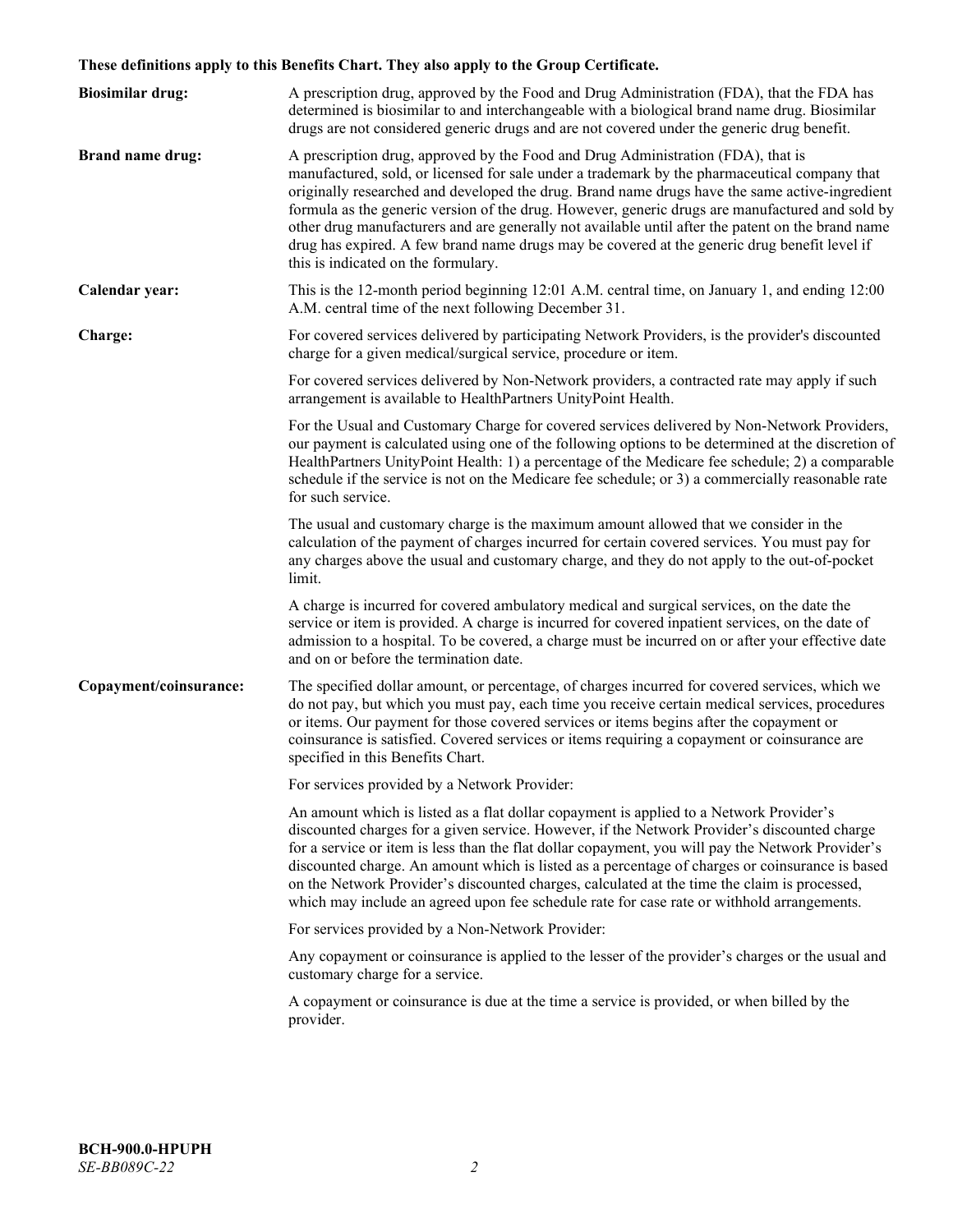| Deductible:               | The specified dollar amount of charges incurred for covered services, which we do not pay, but<br>an enrollee or a family has to pay first in a calendar year. Our payment for those services or items<br>begins after the deductible is satisfied. For Network Providers, the amount of the charges that<br>apply to the deductible are based on the Network Provider's discounted charges, calculated at the<br>time the claim is processed, which may include an agreed upon fee schedule rate for case rate or<br>withhold arrangements. For Non-Network Providers, the amount of charges that apply to the<br>deductible are the lesser of the provider's charges or the usual and customary charge for a<br>service. |
|---------------------------|----------------------------------------------------------------------------------------------------------------------------------------------------------------------------------------------------------------------------------------------------------------------------------------------------------------------------------------------------------------------------------------------------------------------------------------------------------------------------------------------------------------------------------------------------------------------------------------------------------------------------------------------------------------------------------------------------------------------------|
|                           | Any amounts paid or reimbursed by a third party, including but not limited to: point of service<br>rebates, manufacturer coupons, manufacturer debit cards or other forms of direct reimbursement<br>to an insured for a product or service, will not apply toward your deductible, to the extent<br>permitted under state and federal law.                                                                                                                                                                                                                                                                                                                                                                                |
|                           | Your plan has an embedded deductible. This means once an insured meets the individual<br>deductible, the plan begins paying benefits for that person. If two or more members of the family<br>meet the family deductible, the plan begins paying benefits for all members of the family,<br>regardless of whether each insured has met the individual deductible. However, an insured may<br>not contribute more than the individual deductible toward the family deductible.                                                                                                                                                                                                                                              |
|                           | All services are subject to the deductible, unless otherwise indicated below in this Benefits Chart.                                                                                                                                                                                                                                                                                                                                                                                                                                                                                                                                                                                                                       |
| Formulary:                | This is a current list, which may be revised from time to time, of prescription drugs, medications,<br>equipment and supplies covered by us as indicated in this Benefits Chart which are covered at the<br>highest benefit level. Some drugs on the formulary may require prior authorization to be covered<br>as formulary drugs. The formulary, and information on drugs that require prior authorization, are<br>available by calling Member Services, or logging on to your account at<br>HealthPartnersUnityPointHealth.com.                                                                                                                                                                                         |
| Generic drug:             | A prescription drug, approved by the Food and Drug Administration (FDA) that the FDA has<br>determined is comparable to a brand name drug product in dosage form, strength, route of<br>administration, quality, intended use and documented bioequivalence. Generally, generic drugs<br>cost less than brand name drugs. Some brand name drugs may be covered at the generic drug<br>benefit level if this is indicated on the formulary.                                                                                                                                                                                                                                                                                 |
| Lifetime maximum benefit: | The specified coverage limit actually paid by us for services and/or charges incurred by you for a<br>given procedure or diagnosis. Payment of benefits under this Benefits Chart ceases when that<br>lifetime maximum benefit is reached. You have to pay for any subsequent charges. Essential<br>health benefits are not subject to any lifetime maximums.                                                                                                                                                                                                                                                                                                                                                              |
| Non-formulary drug:       | This is a prescription drug, approved by the Food and Drug Administration (FDA), that is not on<br>the formulary, is medically necessary and is not investigative or otherwise excluded under the<br>Certificate.                                                                                                                                                                                                                                                                                                                                                                                                                                                                                                          |
| Out-of-pocket expenses:   | You pay the specified copayments/coinsurance and deductibles applicable for particular services,<br>subject to the out-of-pocket limits described below. These amounts are in addition to the monthly<br>premium payments.                                                                                                                                                                                                                                                                                                                                                                                                                                                                                                 |
| Out-of-pocket limit:      | You pay the copayments/coinsurance and deductibles for covered services, to the individual or<br>family out-of-pocket limits. Thereafter we cover 100% of charges incurred for all other covered<br>services, for the rest of the calendar year. You pay amounts greater than the out-of-pocket limits<br>if you exceed any lifetime maximum benefit or any visit or day limits. Essential health benefits<br>are not subject to any lifetime maximums.                                                                                                                                                                                                                                                                    |
|                           | Non-Network Benefits above the usual and customary charge (see definition of charge above) do<br>not apply to the out-of-pocket limit.                                                                                                                                                                                                                                                                                                                                                                                                                                                                                                                                                                                     |
|                           | Non-Network Benefits for transplant surgery do not apply to the out-of-pocket limit.                                                                                                                                                                                                                                                                                                                                                                                                                                                                                                                                                                                                                                       |
|                           | Any amounts paid or reimbursed by a third party, including but not limited to: point of service<br>rebates, manufacturer coupons, manufacturer debit cards or other forms of direct reimbursement<br>to an insured for a product or service, will not apply as an out-of-pocket expense, to the extent<br>permitted under state and federal law.                                                                                                                                                                                                                                                                                                                                                                           |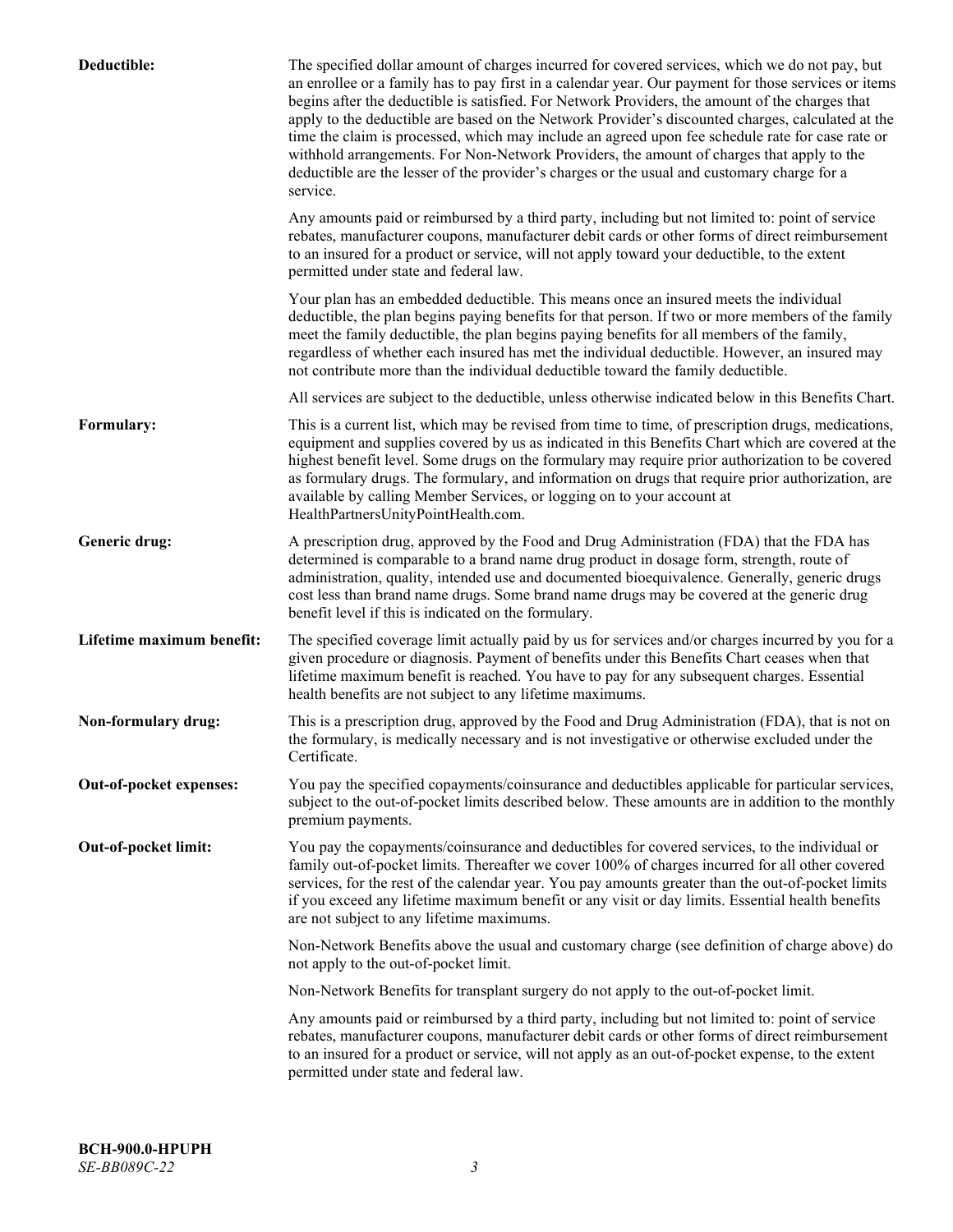You are responsible to keep track of the out-of-pocket expenses. Contact our Member Services department for assistance in determining the amount paid by the enrollee for specific eligible services received. Claims for reimbursement under the out-of-pocket limit provisions are subject to the same time limits and provisions described under the "Claims Provisions" section of the Certificate. **Specialty drug list:** This is a current list, which may be revised from time to time, of prescription drugs, medications, equipment and supplies, which are typically bio-pharmaceuticals. The purpose of a specialty drug list is to facilitate enhanced monitoring of complex therapies used to treat specific conditions. Specialty drugs are covered by us as indicated in this Benefits Chart. The specialty drug list is available by calling Member Services, or logging on to your account at [HealthPartnersUnityPointHealth.com.](https://www.healthpartnersunitypointhealth.com/)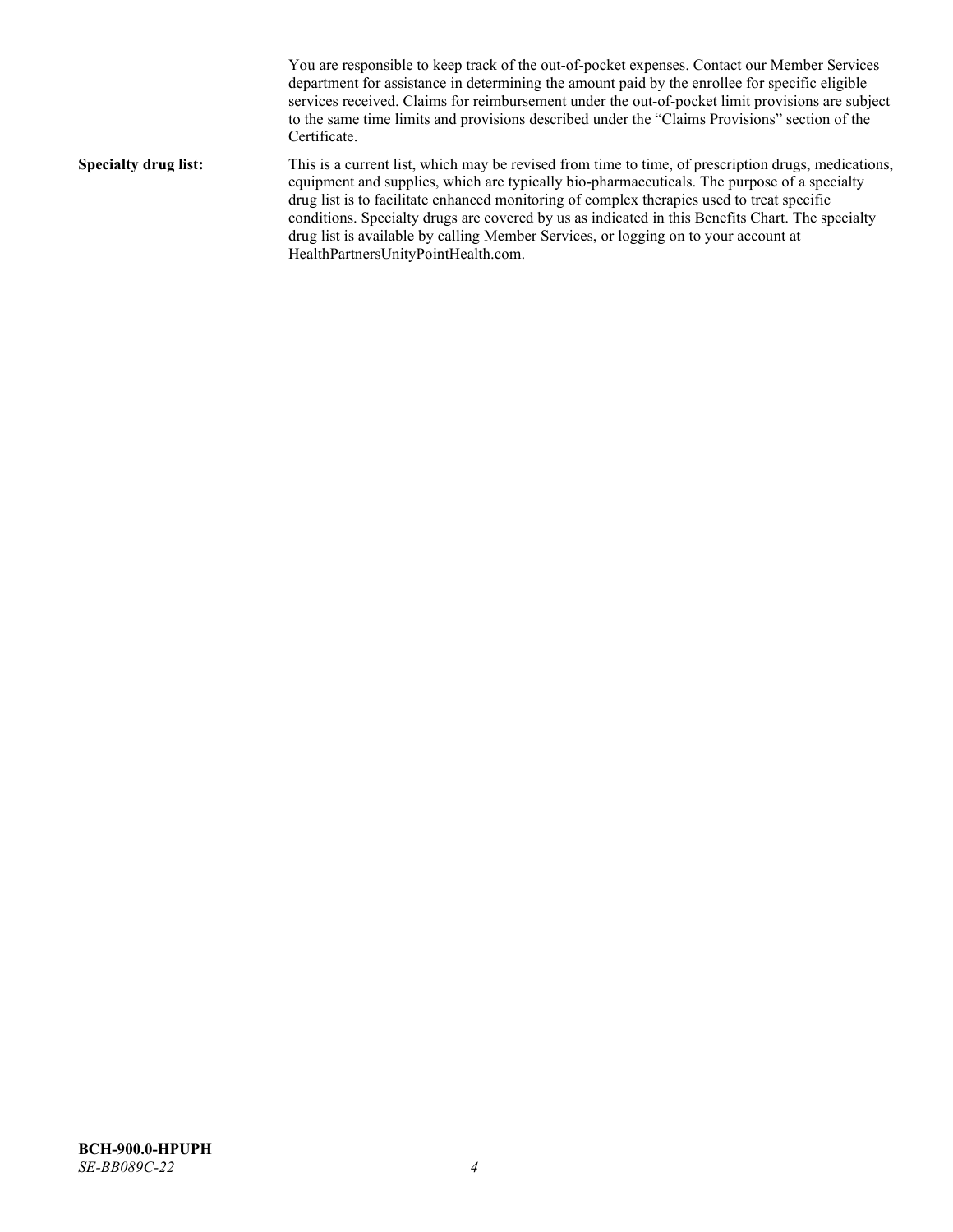# **DEDUCTIBLES, OUT-OF-POCKET LIMITS AND LIFETIME MAXIMUMS**

#### **Individual calendar year deductible**

| Network Benefits | <b>Non-Network Benefits</b> |
|------------------|-----------------------------|
| \$3,000          | \$10,000                    |

#### **Family calendar year deductible**

| <b>Network Benefits</b> | <b>Non-Network Benefits</b> |
|-------------------------|-----------------------------|
| \$6,000                 | \$20,000                    |

Separate deductibles must be satisfied under the Network Benefits and Non-Network Benefits.

Your plan has an embedded deductible. This means once an insured meets the individual deductible, the plan begins paying benefits for that person. If two or more members of the family meet the family deductible, the plan begins paying benefits for all members of the family, regardless of whether each insured has met the individual deductible. However, an insured may not contribute more than the individual deductible toward the family deductible.

Any amounts paid or reimbursed by a third party, including but not limited to: point of service rebates, manufacturer coupons, manufacturer debit cards or other forms of direct reimbursement to an insured for a product or service, will not apply toward your deductible, to the extent permitted under state and federal law.

#### **Individual calendar year out-of-pocket limit**

| <b>Network Benefits</b> | <b>Non-Network Benefits</b> |
|-------------------------|-----------------------------|
| \$5,000                 | \$30,000                    |

#### **Family calendar year out-of-pocket limit**

| <b>Network Benefits</b> | <b>Non-Network Benefits</b> |
|-------------------------|-----------------------------|
| \$10,000                | \$60,000                    |

Separate out-of-pocket limits must be satisfied under the Network Benefits and Non-Network Benefits.

Non-Network Benefits above the usual and customary charge will not apply toward the individual or family out-of-pocket limit.

Non-Network Benefits for transplant surgery do not apply to the out-of-pocket limit.

Any amounts paid or reimbursed by a third party, including but not limited to: point of service rebates, manufacturer coupons, manufacturer debit cards or other forms of direct reimbursement to an insured for a product or service, will not apply as an out-ofpocket expense, to the extent permitted under state and federal law.

#### **Lifetime maximum benefit for bariatric surgery**

| <b>Network Benefits</b> | <b>Non-Network Benefits</b> |
|-------------------------|-----------------------------|
| <sup>I</sup> Inlimited. | \$5,000                     |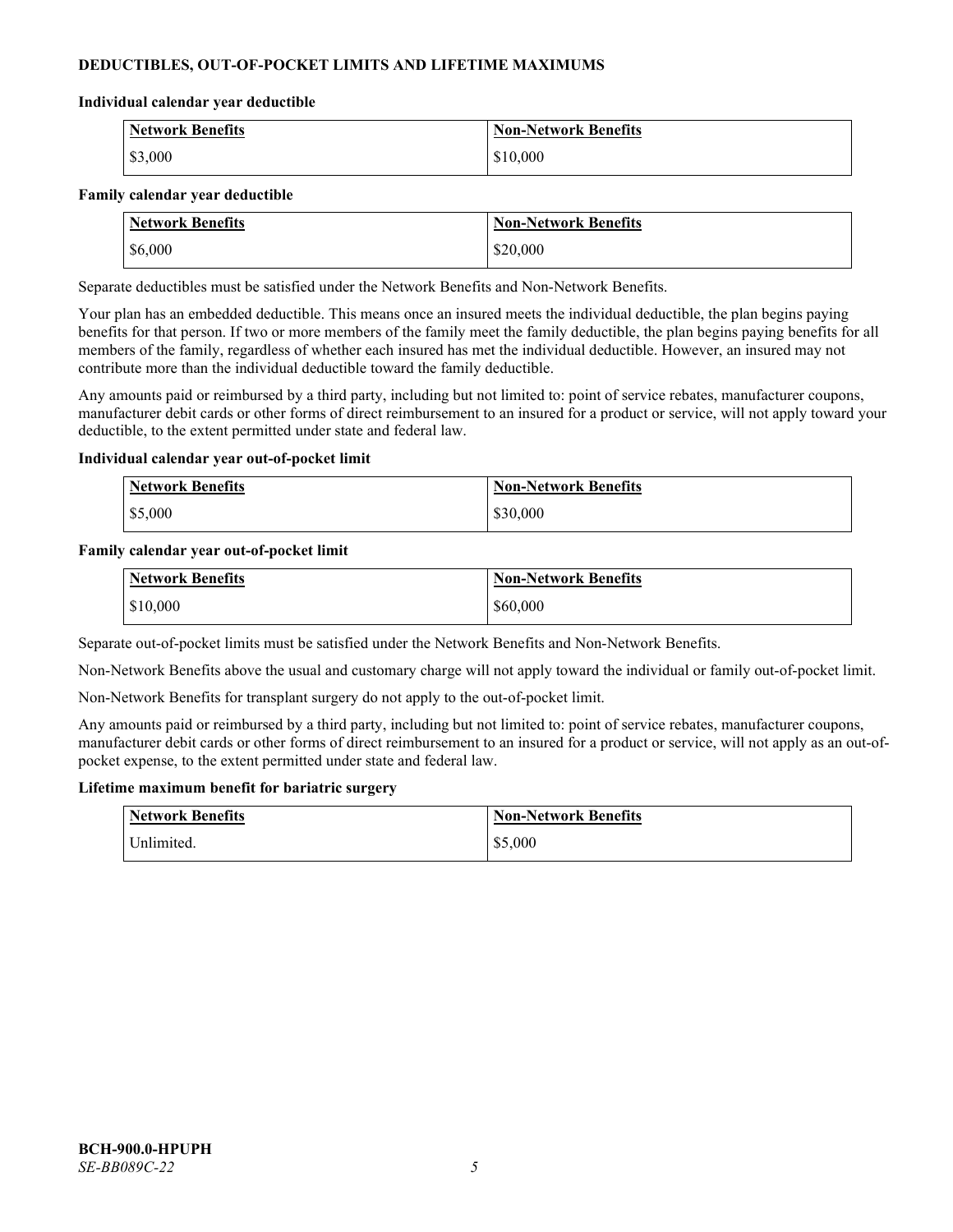# **AMBULANCE AND MEDICAL TRANSPORTATION**

#### **Covered Services:**

We cover ambulance and medical transportation for medical emergencies.

We also cover medically necessary, non-emergency ground and air medical transportation if it meets our coverage criteria.

Under the No Surprises Act, non-network air ambulance providers may not bill patients for more than their cost-sharing responsibility for the corresponding Network service.

Covered services and supplies are based on established medical policies, which are subject to periodic review and modification by the medical or dental directors. These medical policies (medical coverage criteria) and applicable prior authorization requirements are available by calling Member Services, or logging on to your account at [HealthPartnersUnityPointHealth.com.](https://www.healthpartnersunitypointhealth.com/)

| <b>Network Benefits</b>      | <b>Non-Network Benefits</b> |
|------------------------------|-----------------------------|
| 70% of the charges incurred. | See Network Benefits.       |

#### **Not Covered:**

See "Services Not Covered" in the Group Certificate.

# **BEHAVIORAL HEALTH SERVICES**

#### **Covered Services:**

Covered services are based on established medical policies, which are subject to periodic review and modification by the medical directors. These medical policies (medical coverage criteria) are available by calling Member Services, or logging on to your account at [HealthPartnersUnityPointHealth.com.](https://www.healthpartnersunitypointhealth.com/)

# **Mental health services**

We cover services for mental health diagnoses as described in the Diagnostic and Statistical Manual of Mental Disorders – Fifth Edition (DSM-5) (most recent edition).

**Outpatient services including intensive outpatient and day treatment services:** We cover medically necessary outpatient professional mental health services for evaluation, crisis intervention, and treatment of mental health disorders.

A comprehensive diagnostic assessment will be used as the basis for a determination by a mental health professional, concerning the appropriate treatment and the extent of services required.

Outpatient services we cover for a diagnosed mental health condition include the following:

- Individual, group, family, and multi-family therapy;
- Medication management provided by a physician, certified nurse practitioner, or physician's assistant;
- Psychological testing services for the purposes of determining the differential diagnoses and treatment planning for patients currently receiving behavioral health services;
- Day treatment and intensive outpatient services in a licensed program;
- Partial hospitalization services in a licensed hospital or community mental health center;
- Psychotherapy and nursing services provided in the home if authorized by us; and
- Treatment for gender dysphoria.

| <b>Network Benefits</b>      | <b>Non-Network Benefits</b>  |
|------------------------------|------------------------------|
| 70% of the charges incurred. | 50% of the charges incurred. |

#### **Group therapy**

| <b>Network Benefits</b>          | <b>Non-Network Benefits</b>  |
|----------------------------------|------------------------------|
| $170\%$ of the charges incurred. | 50% of the charges incurred. |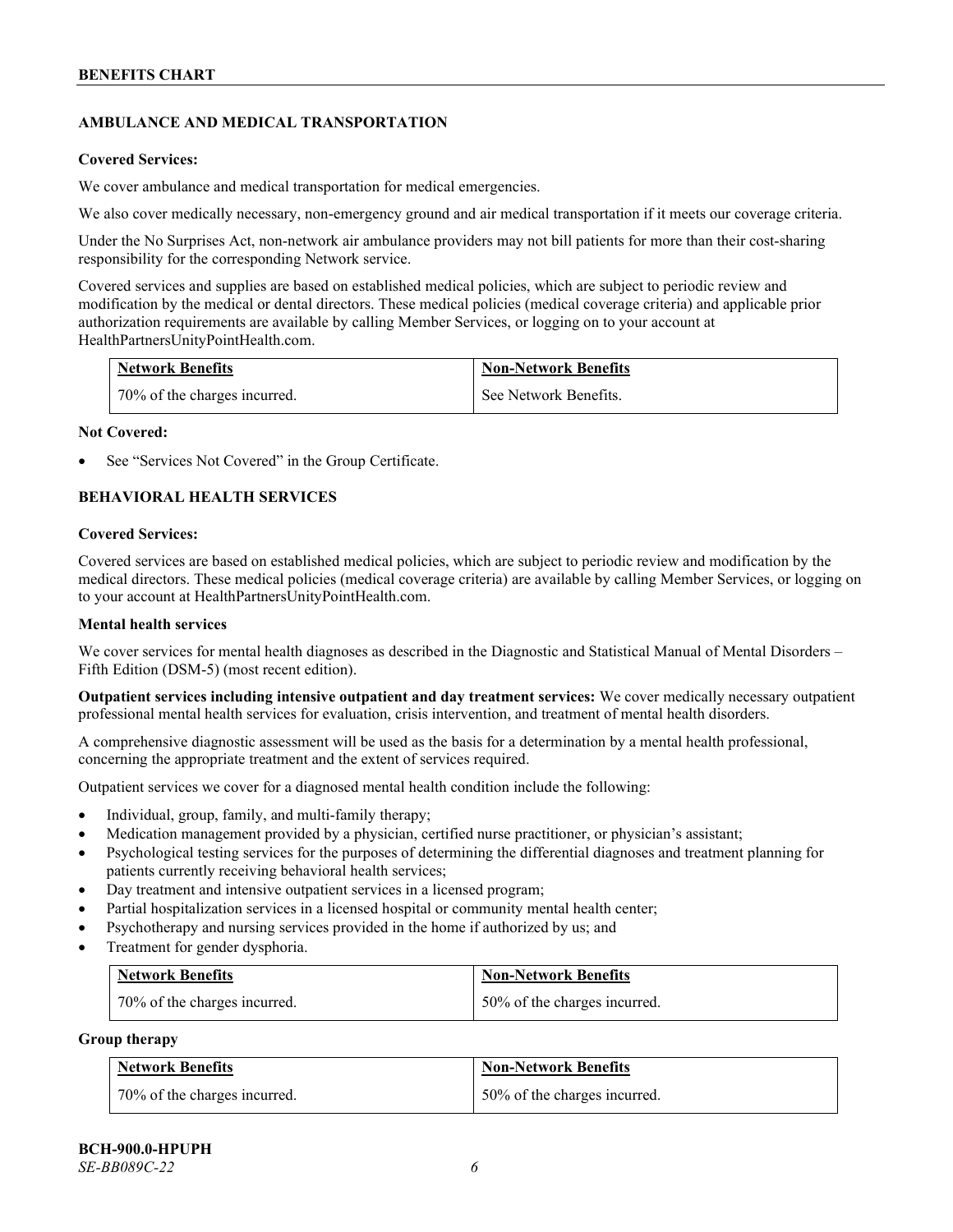**Inpatient services, including mental health residential treatment services:** We cover the following:

- Medically necessary inpatient services in a hospital and professional services for treatment of mental health disorders. Medical stabilization is covered under inpatient hospital services in the "Hospital and Skilled Nursing Facility Services" section; and
- Medically necessary mental health residential treatment services. This care must be authorized by us and provided by a hospital or residential behavioral health treatment facility licensed by the local state or Department of Health and Human Services. Services not covered under this benefit include halfway houses, group homes, extended care facilities, shelter services, correctional services, detention services, transitional services, group residential services, foster care services and wilderness programs.

| <b>Network Benefits</b>      | <b>Non-Network Benefits</b>  |
|------------------------------|------------------------------|
| 70% of the charges incurred. | 50% of the charges incurred. |

#### **Substance use disorder (SUD) services**

We cover medically necessary services for assessments by a licensed alcohol and drug counselor and treatment of substance use disorders as defined in the latest edition of the DSM-5.

**Outpatient services, including intensive outpatient and day treatment services:** We cover medically necessary outpatient professional services for the diagnosis and treatment of substance use disorder. Substance use disorder treatment services must be provided by a program licensed by the local Department of Health and Human Services.

Outpatient services we cover for a diagnosed substance use disorder include the following:

- Individual, group, family, and multi-family therapy provided in an office setting;
- Opiate replacement therapy including methadone and buprenorphine treatment; and
- Day treatment and intensive outpatient services in a licensed program.

| <b>Network Benefits</b>      | <b>Non-Network Benefits</b>  |
|------------------------------|------------------------------|
| 70% of the charges incurred. | 50% of the charges incurred. |

**Inpatient services:** We cover the following:

- Medically necessary inpatient services in a hospital or primary residential treatment in a licensed substance use disorder treatment center. Primary residential treatment is an intensive residential treatment program of limited duration, typically 30 days or less.
- Services provided in a hospital that is licensed by the local state and accredited by Medicare; and
- Detoxification services in a hospital or community detoxification facility if it is licensed by the local Department of Health and Human Services.

| <b>Network Benefits</b>      | <b>Non-Network Benefits</b>  |
|------------------------------|------------------------------|
| 70% of the charges incurred. | 50% of the charges incurred. |

**Not Covered:**

See "Services Not Covered" in the Group Certificate.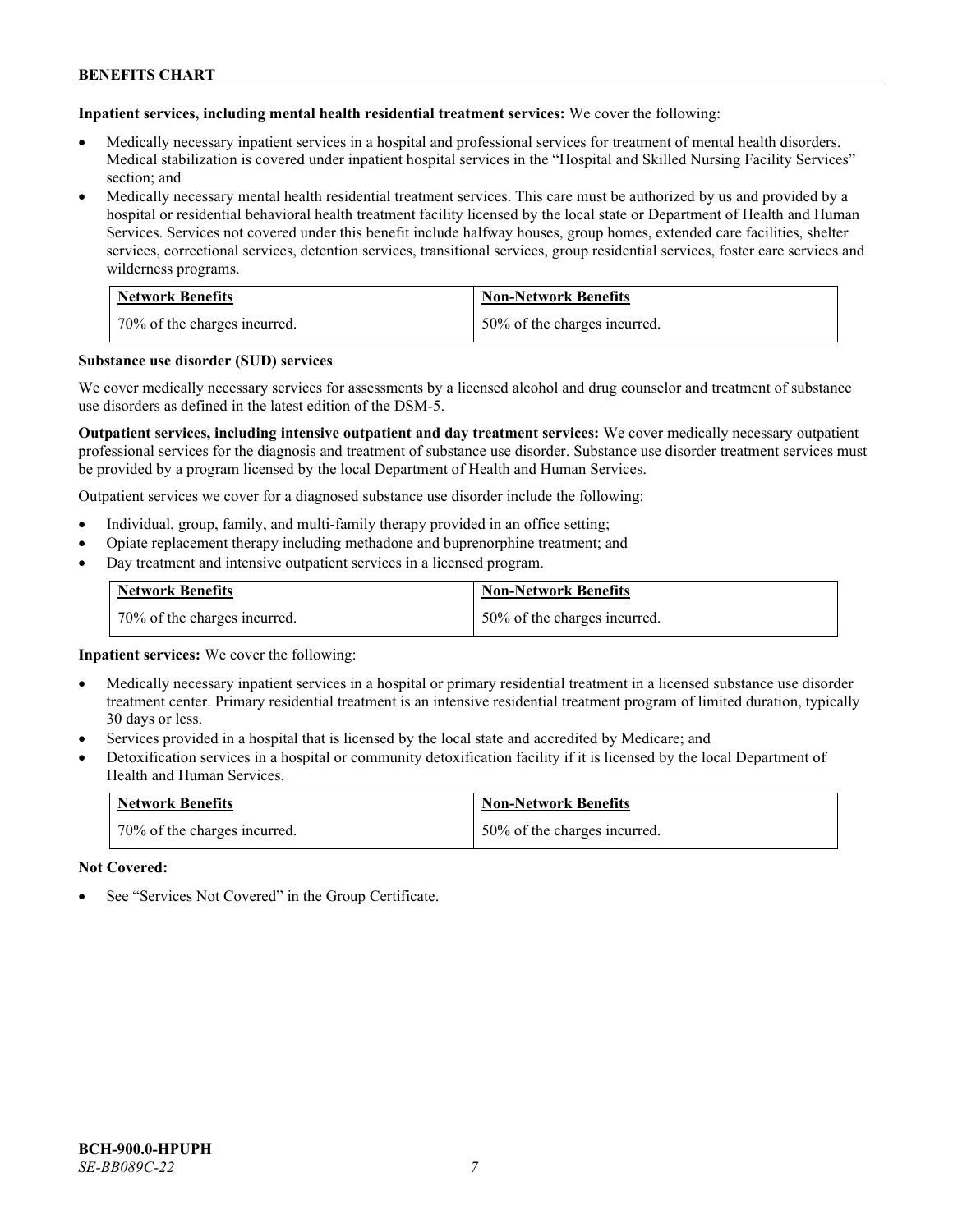# **CHIROPRACTIC SERVICES**

# **Covered Services:**

We cover chiropractic services for rehabilitative care. Chiropractic services are adjustments to any abnormal articulations of the human body, especially those of the spinal column, for the purpose of giving freedom of action to impinged nerves that may cause pain or deranged function.

Massage therapy which is performed in conjunction with other treatment/modalities by a chiropractor, is part of a prescribed treatment plan and is not billed separately is covered.

| <b>Network Benefits</b>      | <b>Non-Network Benefits</b>  |
|------------------------------|------------------------------|
| 70% of the charges incurred. | 50% of the charges incurred. |

**Not Covered:**

- Massage therapy for the purpose of comfort or convenience of the insured.
- See "Services Not Covered" in the Group Certificate.

# **CLINICAL TRIALS**

#### **Covered Services:**

We cover certain routine services if you participate in a Phase I, Phase II, Phase III or Phase IV clinical trial that is conducted in relation to the prevention, detection, or treatment of cancer or other life-threatening disease or condition as defined in the Affordable Care Act. We cover routine patient costs for services that would be eligible under this Benefits Chart if the service were provided outside of a clinical trial.

| <b>Network Benefits</b>                              | <b>Non-Network Benefits</b>                          |
|------------------------------------------------------|------------------------------------------------------|
| Coverage level is same as corresponding Network      | Coverage level is same as corresponding Non-Network  |
| Benefits, depending on type of service provided such | Benefits, depending on type of service provided such |
| as Office Visits for Illness or Injury, Inpatient or | as Office Visits for Illness or Injury, Inpatient or |
| <b>Outpatient Hospital Services.</b>                 | <b>Outpatient Hospital Services.</b>                 |

# **Not Covered:**

- The investigative item, device or service itself.
- Items or services that are provided solely to satisfy data collection and analysis needs and that are not used in the direct clinical management of the patient.
- A service that is clearly inconsistent with widely accepted and established standards of care for a particular diagnosis.
- See "Services Not Covered" in the Group Certificate.

# **DENTAL SERVICES**

#### **Covered Services:**

We cover services as described below.

**Accidental dental services:** We cover dentally necessary services to treat and restore damage done to sound, natural, unrestored teeth as a result of an accidental injury. Coverage is for damage caused by external trauma to face and mouth only, not for cracked or broken teeth which result from biting or chewing. We cover restorations, root canals, crowns and replacement of teeth lost that are directly related to the accident in which the insured was involved. We cover initial exams, xrays, and palliative treatment including extractions, and other oral surgical procedures directly related to the accident. Subsequent treatment must be initiated within the specified timeframe and must be directly related to the accident. We do not cover restoration and replacement of teeth that are not "sound and natural" at the time of the accident.

Full mouth rehabilitation to correct occlusion (bite) and malocclusion (misaligned teeth not due to the accident) are not covered.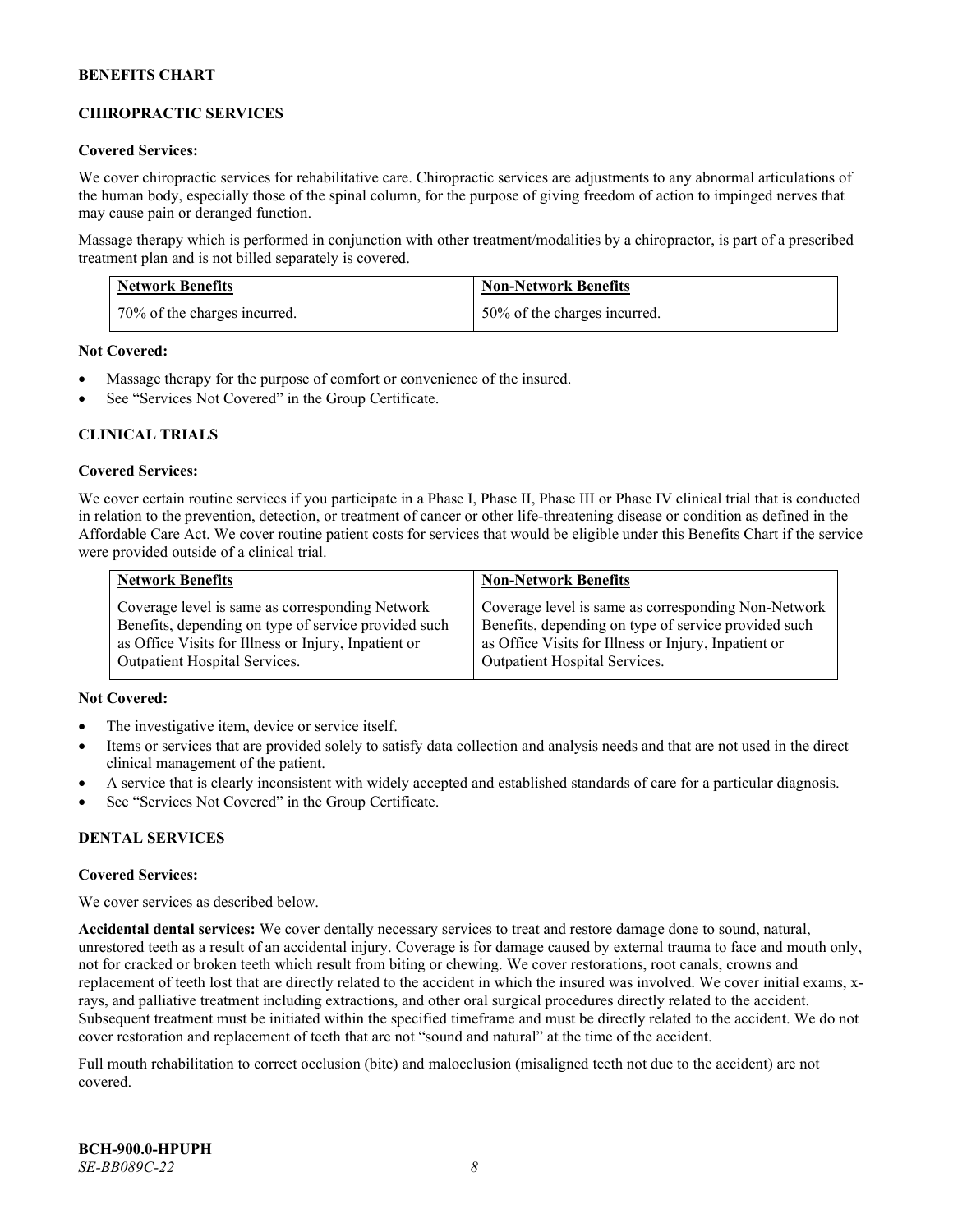When an implant-supported dental prosthetic treatment is pursued, the accidental dental benefit will be applied to the prosthetic procedure. Benefits are limited to the amount that would be paid toward the placement of a removable dental prosthetic appliance that could be used in the absence of implant treatment. Care must be provided or pre-authorized by a network dentist.

| <b>Network Benefits</b>      | <b>Non-Network Benefits</b>  |
|------------------------------|------------------------------|
| 70% of the charges incurred. | 50% of the charges incurred. |

For all accidental dental services, treatment and/or restoration must be initiated within six months of the date of the injury. Coverage is limited to the initial course of treatment and/or initial restoration. Services must be provided within 24 months of the date of injury to be covered.

# **Medical referral dental services**

**Medically necessary outpatient dental services:** We cover medically necessary outpatient dental services. Coverage is limited to dental services required for treatment of an underlying medical condition, e.g., removal of teeth to complete radiation treatment for cancer of the jaw, cysts and lesions.

| <b>Network Benefits</b>      | <b>Non-Network Benefits</b>  |
|------------------------------|------------------------------|
| 70% of the charges incurred. | 50% of the charges incurred. |

**Medically necessary hospitalization and anesthesia for dental care:** We cover medically necessary hospitalization and anesthesia for dental care. This is limited to charges incurred by an insured who: (1) is a child under age five; (2) is severely disabled; (3) has a medical condition, and requires hospitalization or general anesthesia for dental care treatment; or (4) is a child between age five and 12 and care in dental offices has been attempted unsuccessfully and usual methods of behavior modification have not been successful, or when extensive amounts of restorative care, exceeding four appointments, are required. The requirement of a hospital setting must be due to an insured's underlying medical condition. Coverage is limited to facility and anesthesia charges. Anesthesia is covered in a hospital or a dental office. Oral surgeon/dentist professional fees are not covered. The following are examples, though not all-inclusive, of medical conditions which may require hospitalization for dental services: severe asthma, severe airway obstruction or hemophilia. Hospitalization required due to the behavior of the insured or due to the extent of the dental procedure is not covered.

| <b>Network Benefits</b>      | <b>Non-Network Benefits</b>  |
|------------------------------|------------------------------|
| 70% of the charges incurred. | 50% of the charges incurred. |

**Medical complications of dental care:** We cover medical complications of dental care. Treatment must be medically necessary care and related to medical complications of non-covered dental care, including complications of the head, neck, or substructures.

| <b>Network Benefits</b>        | <b>Non-Network Benefits</b>  |
|--------------------------------|------------------------------|
| 1 70% of the charges incurred. | 50% of the charges incurred. |

**Oral surgery:** We cover oral surgery. Coverage is limited to treatment of medical conditions requiring oral surgery, such as treatment of oral neoplasm, non-dental cysts, fracture of the jaws, trauma of the mouth and jaws, and any other oral surgery procedures provided as medically necessary dental services.

| <b>Network Benefits</b>      | <b>Non-Network Benefits</b>  |
|------------------------------|------------------------------|
| 70% of the charges incurred. | 50% of the charges incurred. |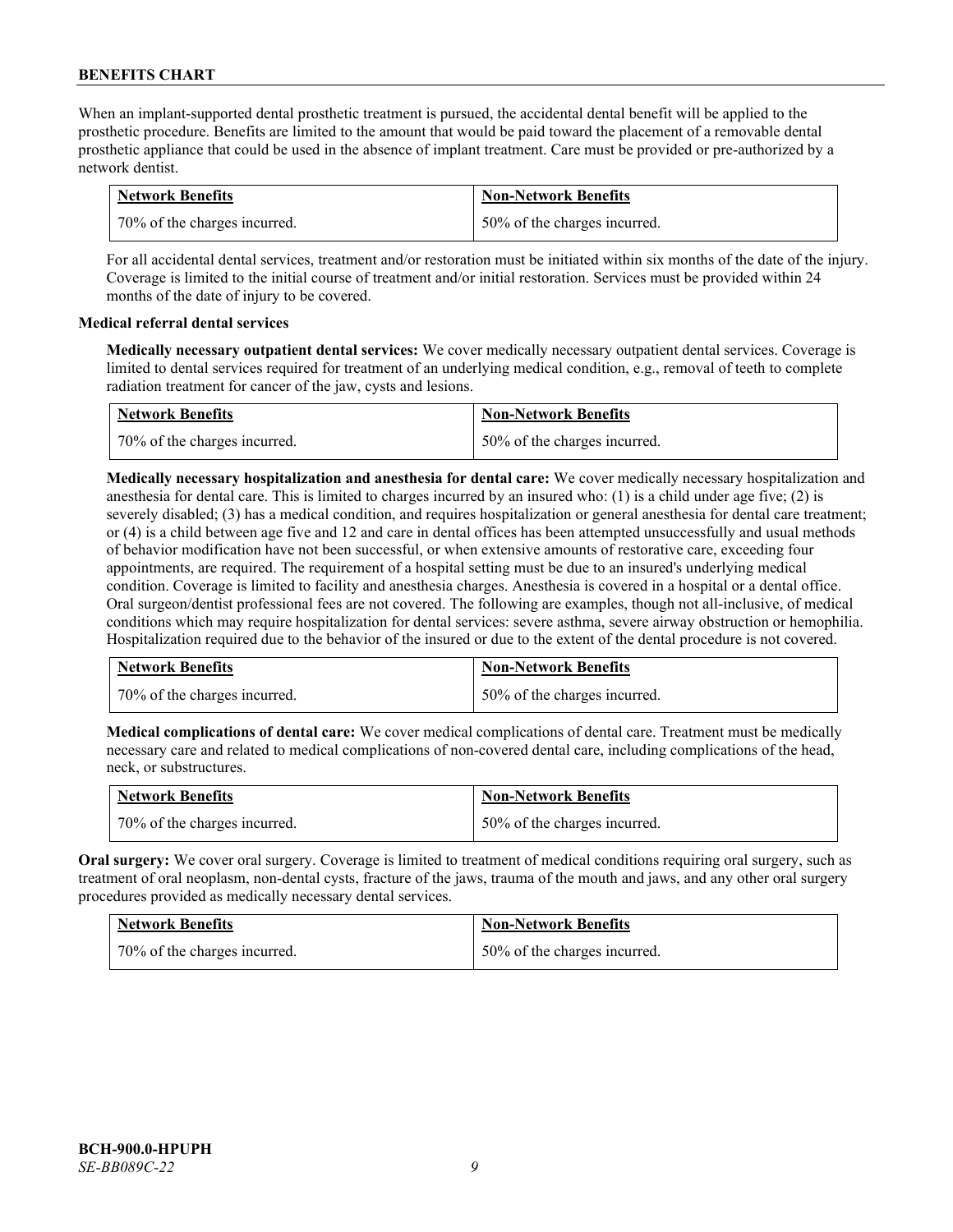**Treatment of cleft lip and cleft palate of a dependent child:** We cover treatment of cleft lip and cleft palate of a dependent child to age 26, including orthodontic treatment and oral surgery directly related to the cleft. Benefits are limited to inpatient or outpatient expenses arising from medical and dental treatment that was scheduled or initiated prior to the dependent turning age 19. Dental services which are not required for the treatment of cleft lip or cleft palate are not covered. If a dependent child covered under the Certificate is also covered under a dental plan which includes orthodontic services, that dental plan shall be considered primary for the necessary orthodontic services. Oral appliances are subject to the same copayment, conditions and limitations as durable medical equipment.

| <b>Network Benefits</b>      | <b>Non-Network Benefits</b>  |
|------------------------------|------------------------------|
| 70% of the charges incurred. | 50% of the charges incurred. |

**Treatment of temporomandibular disorder (TMD) and craniomandibular disorder (CMD):** We cover surgical and nonsurgical treatment of temporomandibular disorder (TMD) and craniomandibular disorder (CMD), which is medically necessary care. Dental services which are not required to directly treat TMD or CMD are not covered.

| <b>Network Benefits</b>      | <b>Non-Network Benefits</b>  |
|------------------------------|------------------------------|
| 70% of the charges incurred. | 50% of the charges incurred. |

#### **Not Covered:**

- Dental treatment, procedures or services not listed in this Benefits Chart.
- Accident related dental services if treatment is (1) provided to teeth which are not sound and natural, (2) to teeth which have been restored, (3) initiated beyond six months from the date of the injury, (4) received beyond the initial treatment or restoration or (5) received beyond 24 months from the date of injury.
- Oral surgery to remove wisdom teeth, except as stated in the pediatric dental amendment.
- Orthognathic treatment or procedures and all related services.
- See "Services Not Covered" in the Group Certificate.

# **DIABETES AND HYPERTENSION DISEASE MANAGEMENT PROGRAM**

#### **Covered Services:**

If you meet criteria for coverage, you may qualify for the diabetes and/or hypertension disease management program.

The program covers group health coaching which focuses on weight loss, exercise, behavior modification and health education through Omada Health.

| <b>Network Benefits</b>                                     | <b>Non-Network Benefits</b> |
|-------------------------------------------------------------|-----------------------------|
| 100% of the charges incurred.<br>Deductible does not apply. | Not applicable.             |

#### **Not Covered:**

See "Services Not Covered" in the Group Certificate.

# **DIABETIC EQUIPMENT AND SUPPLIES**

#### **Covered Services:**

We cover physician prescribed medically appropriate and necessary drugs and supplies used in the management and treatment of diabetes for insureds with gestational, Type I or Type II diabetes including durable diabetic equipment and disposable supplies, as described below.

Certain items are only covered if your condition meets our coverage criteria and obtained through an authorized vendor. For more information on what we cover and any prior authorization requirements, call Member Services or log on to your account at [HealthPartnersUnityPointHealth.com.](https://www.healthpartnersunitypointhealth.com/)

Insulin and medications for diabetes are covered as outpatient drugs under the "Prescription Drug Services" section.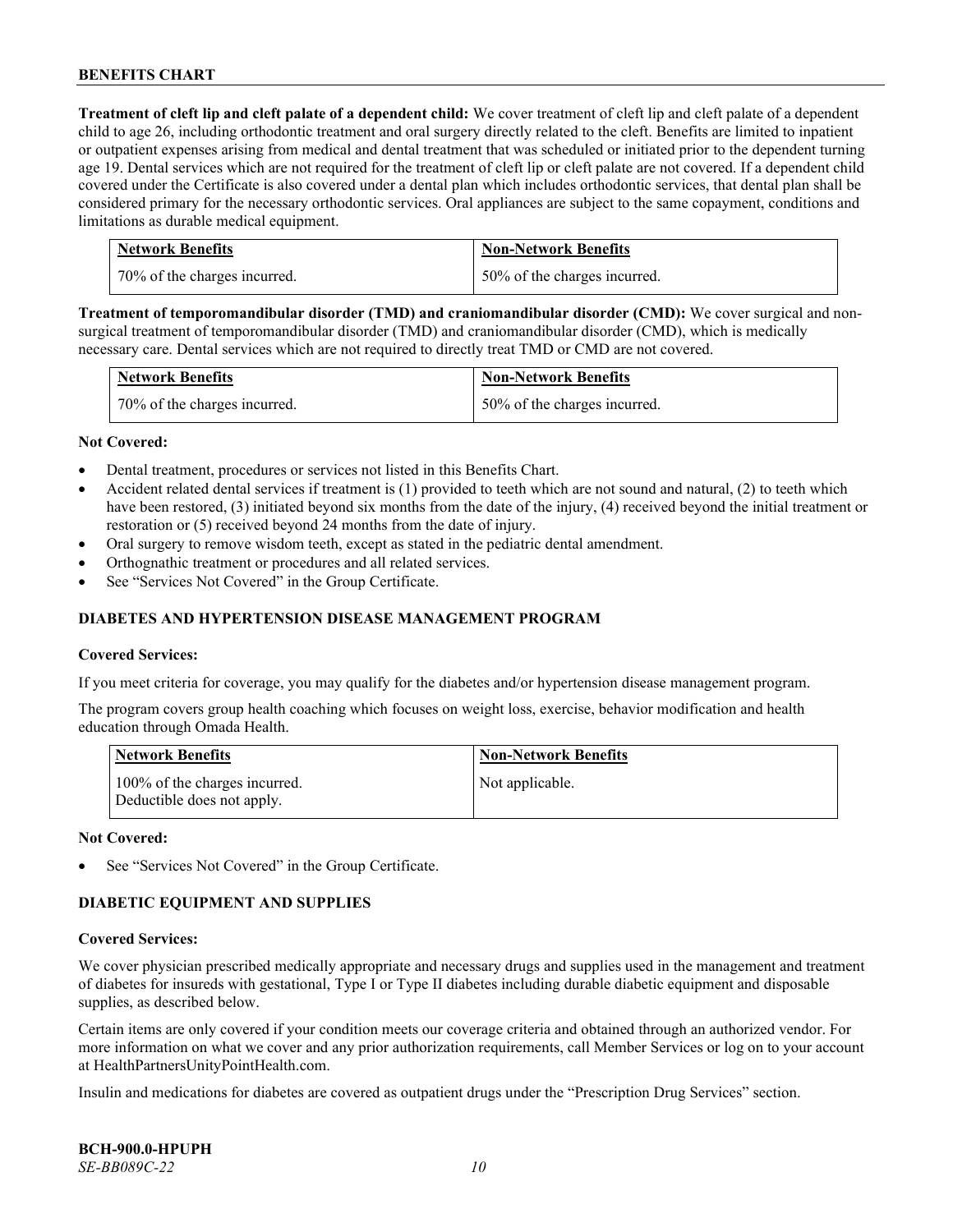**Pumps and pump supplies.** These include diabetic insulin pumps, diabetic infusion pumps and infusion pump supplies such as infusion sets, tubing, connectors and syringe reservoirs.

| <b>Network Benefits</b>                                                                                              | <b>Non-Network Benefits</b>  |
|----------------------------------------------------------------------------------------------------------------------|------------------------------|
| Pumps received at a pharmacy:<br>70% of the charges incurred.                                                        | 50% of the charges incurred. |
| Pumps received from a non-pharmacy provider:<br>70% of the charges incurred if purchased from an<br>approved vendor. |                              |

# **All other diabetic durable equipment and supplies**

**Durable diabetic equipment and supplies**. These include continuous glucose monitoring system (CGMS), transmitter, sensors and receivers, diabetic blood glucose monitors and control/calibrating solutions (for checking accuracy or testing equipment and test strips).

**Disposable diabetic supplies.** These are one-time use supplies, including syringes, lancets, lancet devices, blood and urine ketone test strips, and needles.

Certain diabetic supplies and equipment must be purchased at a pharmacy.

| <b>Network Benefits</b>                                                                                              | <b>Non-Network Benefits</b>  |
|----------------------------------------------------------------------------------------------------------------------|------------------------------|
| If received through a pharmacy:<br>70% of the charges incurred.                                                      | 50% of the charges incurred. |
| If received through a non-pharmacy provider:<br>70% of the charges incurred if purchased from an<br>approved vendor. |                              |

#### **Limitations:**

- No more than a 93-day supply of diabetic supplies is covered and dispensed at a time.
- We require that certain diabetic supplies and equipment be purchased at a pharmacy.
- Diabetic supplies and equipment are limited to certain models and brands.
- Durable medical equipment and supplies must be obtained from or repaired by approved vendors.
- Covered services and supplies are based on established medical policies which are subject to periodic review and modification by the medical directors. Our coverage policy for diabetic supplies includes information on our required models and brands. These medical policies (medical coverage criteria) are available by calling Member Services, or logging on to your account a[t HealthPartnersUnityPointHealth.com.](https://www.healthpartnersunitypointhealth.com/)

#### **Not Covered:**

- Replacement or repair of any covered items, if the items are (i) damaged or destroyed by misuse, abuse or carelessness, (ii) lost; or (iii) stolen.
- Duplicate or similar items.
- Labor and related charges for repair of any covered items which are more than the cost of replacement by an approved vendor.
- Batteries for monitors and equipment.
- Sales tax, mailing, delivery charges, service call charges.
- See "Services Not Covered" in the Group Certificate.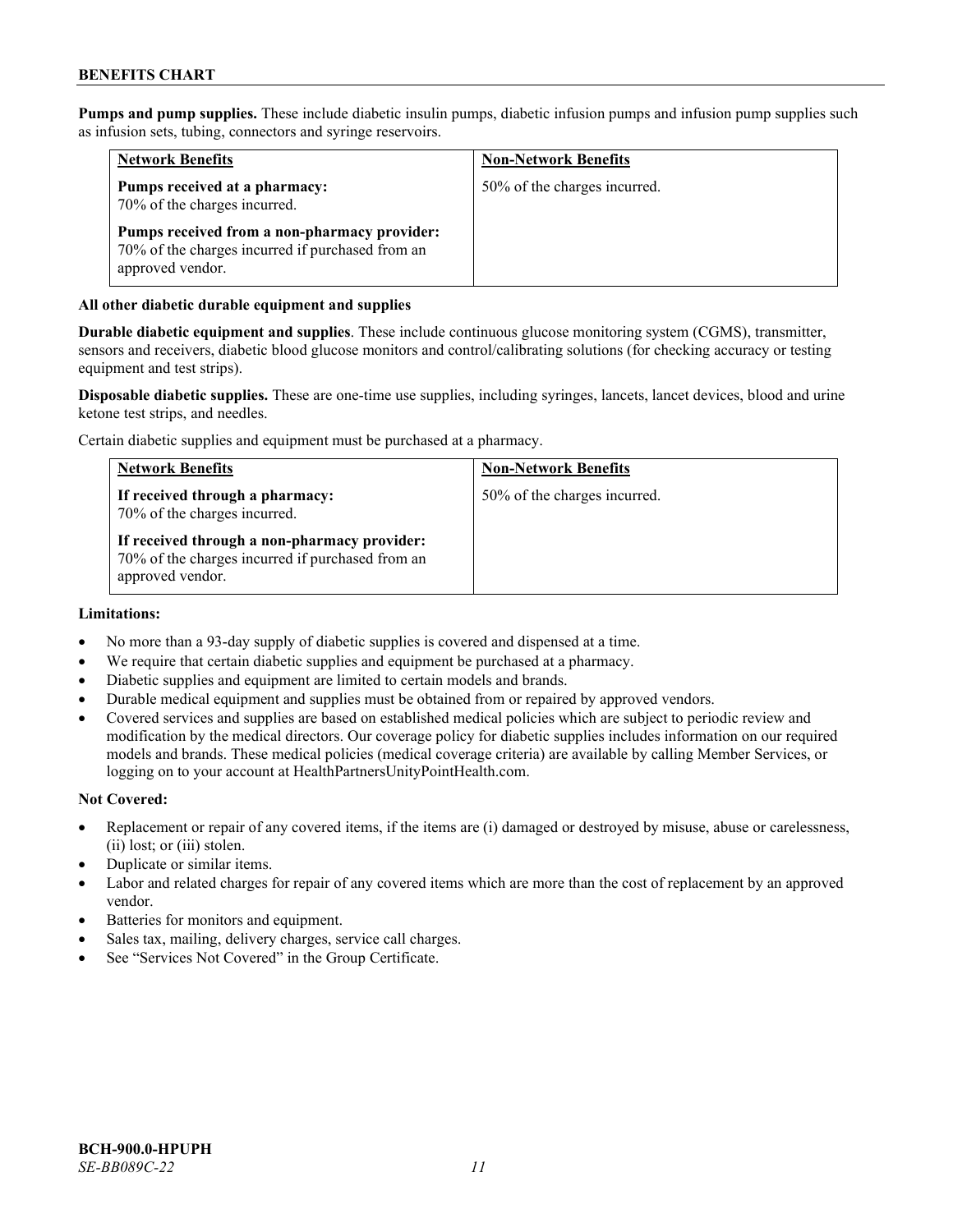# **DIAGNOSTIC IMAGING SERVICES**

### **Covered Services:**

We cover diagnostic imaging, when ordered by a provider and provided in a clinic or outpatient hospital facility.

To see the benefit level for inpatient hospital or skilled nursing facility services, see benefits under "Inpatient Hospital and Skilled Nursing Facility Services."

#### **Outpatient magnetic resonance imaging (MRI) and computed tomography (CT)**

| <b>Network Benefits</b>      | <b>Non-Network Benefits</b>  |
|------------------------------|------------------------------|
| 70% of the charges incurred. | 50% of the charges incurred. |

# **All other outpatient diagnostic imaging services**

#### **Services for illness or injury**

| <b>Network Benefits</b>      | <b>Non-Network Benefits</b>  |
|------------------------------|------------------------------|
| 70% of the charges incurred. | 50% of the charges incurred. |

# **Preventive services (MRI/CT procedures are not considered preventive)**

Diagnostic imaging services associated with preventive services are covered at the benefit level shown in the "Preventive Services" section of this Benefits Chart.

#### **Not Covered:**

See "Services Not Covered" in the Group Certificate.

# **DURABLE MEDICAL EQUIPMENT, PROSTHETICS, ORTHOTICS AND SUPPLIES**

#### **Covered Services:**

We cover equipment and services, as described below.

We cover durable medical equipment and services, prosthetics, orthotics, and supplies, subject to the limitations below, including certain disposable supplies and enteral feedings.

We cover special dietary treatment for phenylketonuria (PKU) and oral amino acid based elemental formula if it meets our medical coverage criteria.

Diabetic equipment and supplies are covered under the "Diabetic Equipment and Supplies" section of this Benefits Chart.

# **Special dietary treatment for Phenylketonuria (PKU) if it meets our medical coverage criteria**

| <b>Network Benefits</b>      | Non-Network Benefits         |
|------------------------------|------------------------------|
| 70% of the charges incurred. | 50% of the charges incurred. |

#### **Oral amino acid based elemental formula if it meets our medical coverage criteria**

| Network Benefits             | <b>Non-Network Benefits</b>  |
|------------------------------|------------------------------|
| 70% of the charges incurred. | 50% of the charges incurred. |

#### **Prosthetic limb devices to replace in whole or in part, an arm or leg**

| <b>Network Benefits</b>      | <b>Non-Network Benefits</b>  |
|------------------------------|------------------------------|
| 80% of the charges incurred. | 50% of the charges incurred. |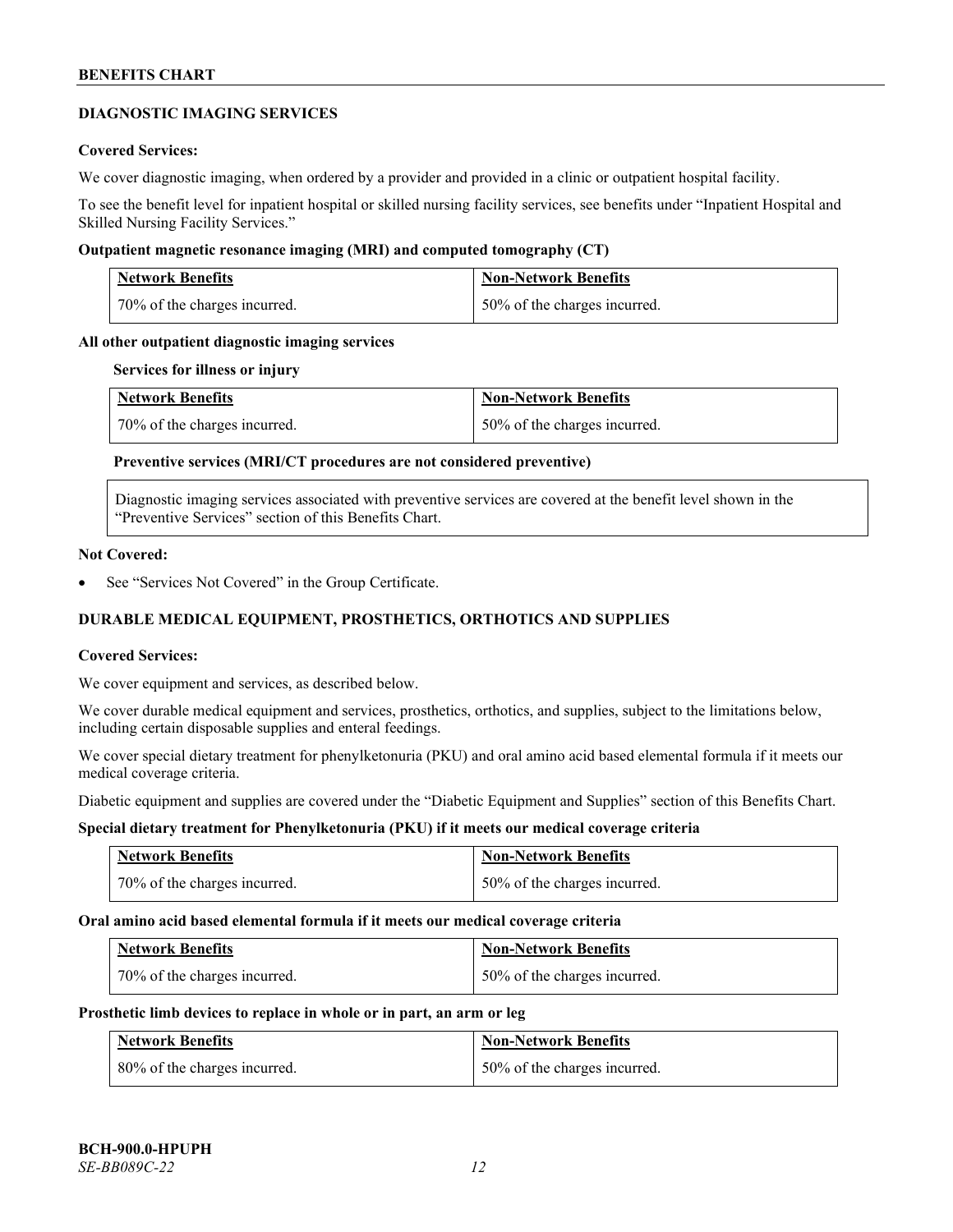# **All other durable medical equipment, prosthetics, orthotics and supplies**

| <b>Network Benefits</b>      | <b>Non-Network Benefits</b>  |
|------------------------------|------------------------------|
| 70% of the charges incurred. | 50% of the charges incurred. |

# **Limitations:**

Coverage of durable medical equipment is limited by the following:

- Payment will not exceed the cost of an alternate piece of equipment or service that is effective and medically necessary.
- For prosthetic benefits, other than oral appliances for cleft lip and cleft palate, payment will not exceed the cost of an alternate piece of equipment or service that is effective, medically necessary and enables insureds to conduct standard activities of daily living.
- We reserve the right to determine if an item will be approved for rental vs. purchase.
- Durable medical equipment and supplies must be obtained from or repaired by approved vendors.
- Covered services and supplies are based on established medical policies which are subject to periodic review and modification by the medical or dental directors. Our coverage policy for diabetic supplies includes information on our required models and brands. These medical policies (medical coverage criteria) are available by calling Member Services, or logging on to your account at [HealthPartnersUnityPointHealth.com.](https://www.healthpartnersunitypointhealth.com/)

#### **Not Covered:**

Items which are not eligible for coverage include, but are not limited to:

- Replacement or repair of any covered items, if the items are (i) damaged or destroyed by misuse, abuse or carelessness, (ii) lost; or (iii) stolen.
- Duplicate or similar items.
- Labor and related charges for repair of any covered items which are more than the cost of replacement by an approved vendor.
- Sales tax, mailing, delivery charges, service call charges.
- Items which are primarily educational in nature or for hygiene, vocation, comfort, convenience or recreation.
- Communication aids or devices: equipment to create, replace or augment communication abilities including, but not limited to, speech processors, receivers, communication boards, or computer or electronic assisted communication.
- Hearing aids (implantable and external, including osseointegrated or bone anchored) and their fitting. This exclusion does not apply to cochlear implants.
- Eyeglasses, contact lenses and their fitting, measurement and adjustment, except as specifically described in this Benefits Chart.
- Hair prostheses (wigs).
- Household equipment which primarily has customary uses other than medical, such as, but not limited to, exercise cycles, air purifiers, central or unit air conditioners, water purifiers, non-allergenic pillows, mattresses or waterbeds.
- Household fixtures including, but not limited to, escalators or elevators, ramps, swimming pools and saunas.
- Modifications to the structure of the home including, but not limited to, wiring, plumbing or charges for installation of equipment.
- Vehicle, car or van modifications including, but not limited to, hand brakes, hydraulic lifts and car carrier.
- Rental equipment while owned equipment is being repaired by non-contracted vendors, beyond one month rental of medically necessary equipment.
- Other equipment and supplies, including but not limited to assistive devices, that we determine are not eligible for coverage.
- See "Services Not Covered" in the Group Certificate.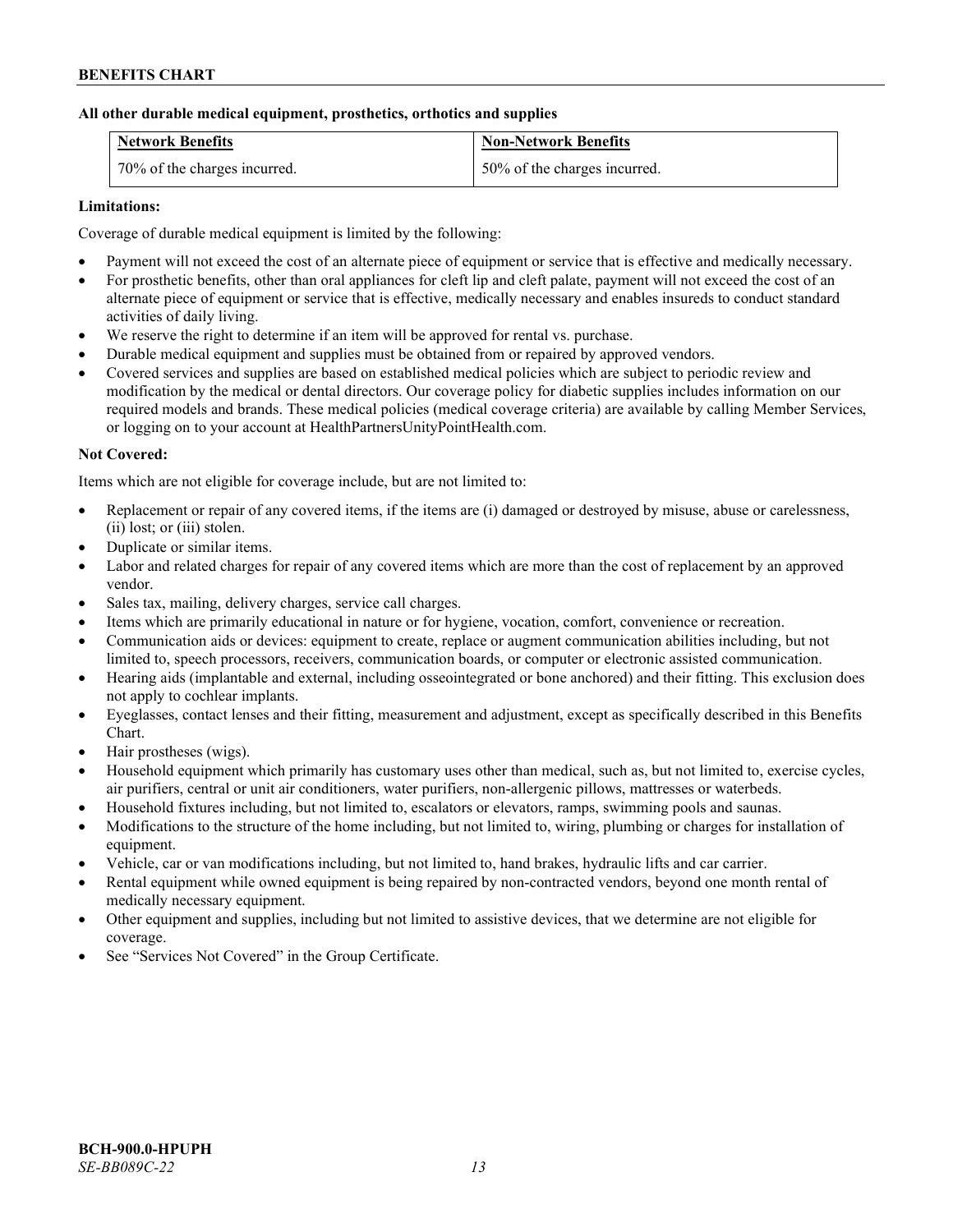# **EMERGENCY AND URGENTLY NEEDED CARE SERVICES**

# **Covered Services:**

We cover services for emergency care and urgently needed care if the services are otherwise eligible for coverage under this Benefits Chart.

**Urgently needed care.** These are services to treat an unforeseen illness or injury, which are required in order to prevent a serious deterioration in your health, and which cannot be delayed until the next available clinic or office hours.

#### **Urgently needed care at clinics**

| <b>Network Benefits</b>        | <b>Non-Network Benefits</b> |
|--------------------------------|-----------------------------|
| 1 70% of the charges incurred. | See Network Benefits.       |

**Emergency care.** These are services to treat: (1) the sudden, unexpected onset of illness or injury which, if left untreated or unattended until the next available clinic or office hours, would result in hospitalization, or (2) a condition requiring professional health services immediately necessary to preserve life or stabilize health, or with respect to a pregnant woman having contractions, that there is inadequate time to safely transfer the woman to another hospital for delivery or that a transfer may pose a threat to the health or safety of the woman or unborn child. Emergency care includes emergency services as defined in Division BB, Title I, Section 102 of the Consolidated Appropriations Act of 2021. Emergency care also includes an immediate response service available on a 24-hour, seven-day-a-week basis for each child, or person, having a psychiatric crisis, a mental health crisis, or a mental health emergency.

When reviewing claims for coverage of emergency services, our medical director will take into consideration a reasonable layperson's belief that the circumstances required immediate medical care that could not wait until the next working day or next available clinic appointment.

Under the No Surprises Act, Non-Network emergency care providers may not bill patients for more than their cost-sharing responsibility for the corresponding Network service

#### **Emergency care in a hospital emergency room, including professional services of a physician**

| <b>Network Benefits</b>      | <b>Non-Network Benefits</b> |
|------------------------------|-----------------------------|
| 70% of the charges incurred. | See Network Benefits.       |

**Inpatient emergency care in a hospital, including post-stabilization services as required under the federal No Surprises Act and its implementing regulations**

| Network Benefits             | <b>Non-Network Benefits</b> |
|------------------------------|-----------------------------|
| 70% of the charges incurred. | See Network Benefits.       |

# **Not Covered:**

See "Services Not Covered" in the Group Certificate.

# **GENE THERAPY**

#### **Covered Services:**

We cover gene therapy treatment that meets our current medical coverage criteria.

| <b>Network Benefits</b>                                                                                                                                                                                  | <b>Non-Network Benefits</b> |
|----------------------------------------------------------------------------------------------------------------------------------------------------------------------------------------------------------|-----------------------------|
| Coverage level is same as corresponding Network<br>Benefits, depending on type of service provided, such<br>as Office Visits for Illness or Injury, Inpatient or<br><b>Outpatient Hospital Services.</b> | No coverage.                |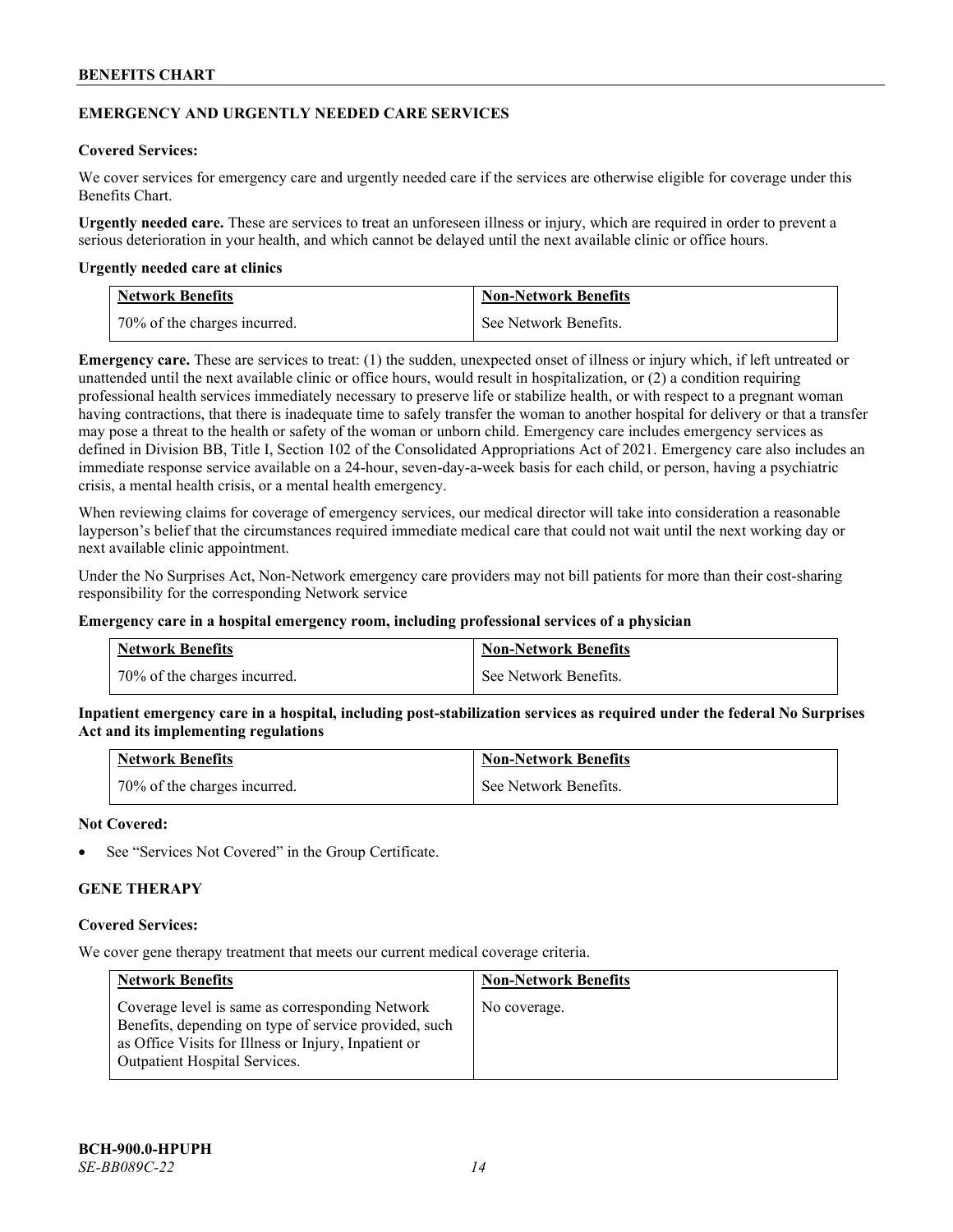# **Limitations:**

- Gene therapy must be provided by a designated provider.
- Specific types of gene therapy are limited to therapies and conditions specified in our medical coverage criteria.

# **Not Covered:**

See "Services Not Covered" in the Group Certificate.

# **HEALTH EDUCATION**

# **Covered Services:**

We cover education for preventive services and education for the management of chronic health problems (such as diabetes). Coverage includes medical nutrition therapy, that is provided by a certified, registered, or licensed health care professional working in a program consistent with the national standards of diabetes self-management education as established by the American Diabetes Association.

| <b>Network Benefits</b>                                     | <b>Non-Network Benefits</b>  |
|-------------------------------------------------------------|------------------------------|
| 100% of the charges incurred.<br>Deductible does not apply. | 50% of the charges incurred. |

# **Not Covered:**

See "Services Not Covered" in the Group Certificate.

# **HOME HEALTH SERVICES**

# **Covered Services:**

We cover the following services:

- Skilled nursing treatment in the home intended to provide a safe transition from other levels of care;
- Physical therapy, occupational therapy, speech therapy, respiratory therapy and other therapeutic services;
- Non-routine prenatal and postnatal services;
- Routine postnatal well child visits as described in the coverage criteria;
- Phototherapy services for newborns;
- Home health aide services and other eligible home health services when provided in your home if you are homebound (i.e., unable to leave home without considerable effort due to a medical condition). Lack of transportation does not constitute homebound status. For phototherapy services for newborns and high risk prenatal services, supplies and equipment are included;
- Total parenteral nutrition/intravenous ("TPN/IV") therapy, equipment, supplies and drugs in connection with IV therapy. IV line care kits are covered under Durable Medical Equipment. You do not need to be homebound to receive total parenteral nutrition/intravenous ("TPN/IV") therapy.
- Palliative care benefits. Palliative care includes symptom management, education and establishing goals of care. We waive the requirement that you be homebound for a limited number of home visits for palliative care (as shown in this Benefits Chart), if you have a life-threatening, non-curable condition which has a prognosis of survival of two years or less. Additional palliative care visits are eligible under the home health services benefit if you are homebound and meet all other requirements defined in this section.

Home health services are eligible and covered only when:

- medically necessary; and
- provided as rehabilitative care, terminal care or maternity care; and
- ordered by a physician, and included in the written home care plan.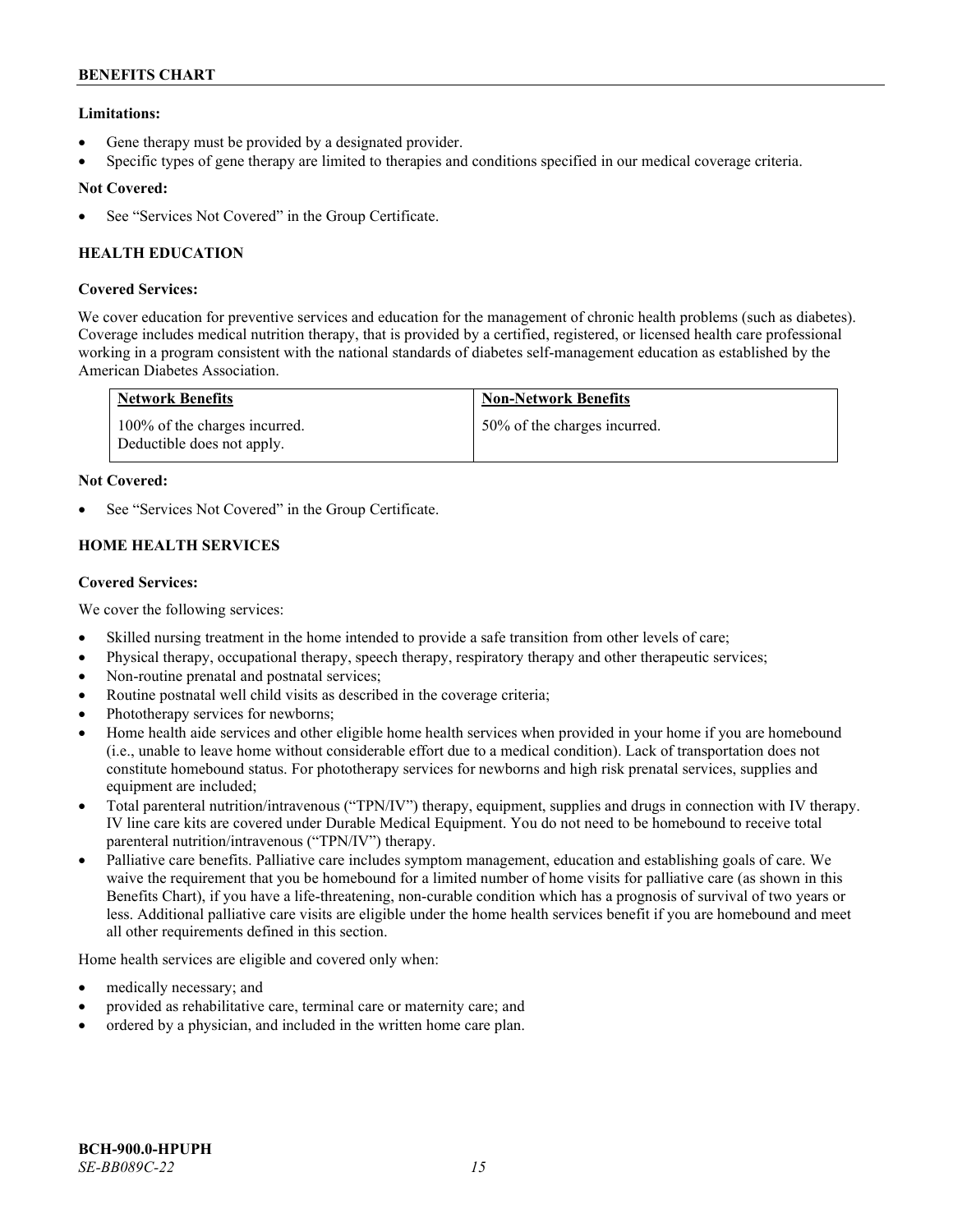**Physical therapy, occupational therapy, speech therapy, respiratory therapy, home health aide services and palliative care**

| <b>Network Benefits</b>      | <b>Non-Network Benefits</b>  |
|------------------------------|------------------------------|
| 70% of the charges incurred. | 50% of the charges incurred. |

#### **TPN/IV therapy, skilled nursing services, non-routine prenatal/postnatal services and phototherapy**

| <b>Network Benefits</b>      | <b>Non-Network Benefits</b>  |
|------------------------------|------------------------------|
| 70% of the charges incurred. | 50% of the charges incurred. |

#### **Routine postnatal well child visit**

| <b>Network Benefits</b>                                     | <b>Non-Network Benefits</b>  |
|-------------------------------------------------------------|------------------------------|
| 100% of the charges incurred.<br>Deductible does not apply. | 50% of the charges incurred. |

#### **Limitations:**

- Home health services are not provided as a substitute for a primary caregiver in the home or as relief (respite) for a primary caregiver in the home. We will not reimburse family members or residents in your home for the above services.
- A service shall not be considered a skilled nursing service merely because it is performed by, or under the direct supervision of, a licensed nurse. Where a service (such as tracheotomy suctioning or ventilator monitoring) or like services, can be safely and effectively performed by a non-medical person (or self-administered), without the direct supervision of a licensed nurse, the service shall not be regarded as a skilled nursing service, whether or not a skilled nurse actually provides the service. The unavailability of a competent person to provide a non-skilled service shall not make it a skilled service when a skilled nurse provides it. Only the skilled nursing component of so-called "blended" services (i.e. services which include skilled and non-skilled components) are covered under this Benefits Chart.

#### **Not Covered:**

- Financial or legal counseling services.
- Housekeeping or meal services in your home.
- Services provided by a family member or enrollee, or a resident in the enrollee's home.
- Vocational rehabilitation and recreational or educational therapy. Recreation therapy is therapy provided solely for the purpose of recreation, including but not limited to: (a) requests for physical therapy or occupational therapy to improve athletic ability, and (b) braces or guards to prevent sports injuries.
- See "Services Not Covered" in the Group Certificate.

# **HOSPICE SERVICES**

#### **Applicable definitions:**

**Part-time.** This is up to two hours of service per day, more than two hours is considered continuous care.

**Continuous care.** This is from two to twelve hours of service per day provided by a registered nurse, licensed practical nurse, or home health aide, during a period of crisis in order to maintain a terminally ill patient at home.

**Appropriate facility.** This is a nursing home, hospice residence, or other inpatient facility.

**Custodial care related to hospice services.** This means providing assistance in the activities of daily living and the care needed by a terminally ill patient which can be provided by primary caregiver (i.e., family member or friend) who is responsible for the patient's home care.

#### **Covered Services:**

**Hospice program.** We cover the services described below if you are terminally ill and accepted as a hospice program participant. You must meet the eligibility requirements of the program, and elect to receive services through the hospice program. If you elect to receive hospice services, you do so in lieu of curative treatment for your terminal illness for the period you are enrolled in the hospice program.

**BCH-900.0-HPUPH** *SE-BB089C-22 16*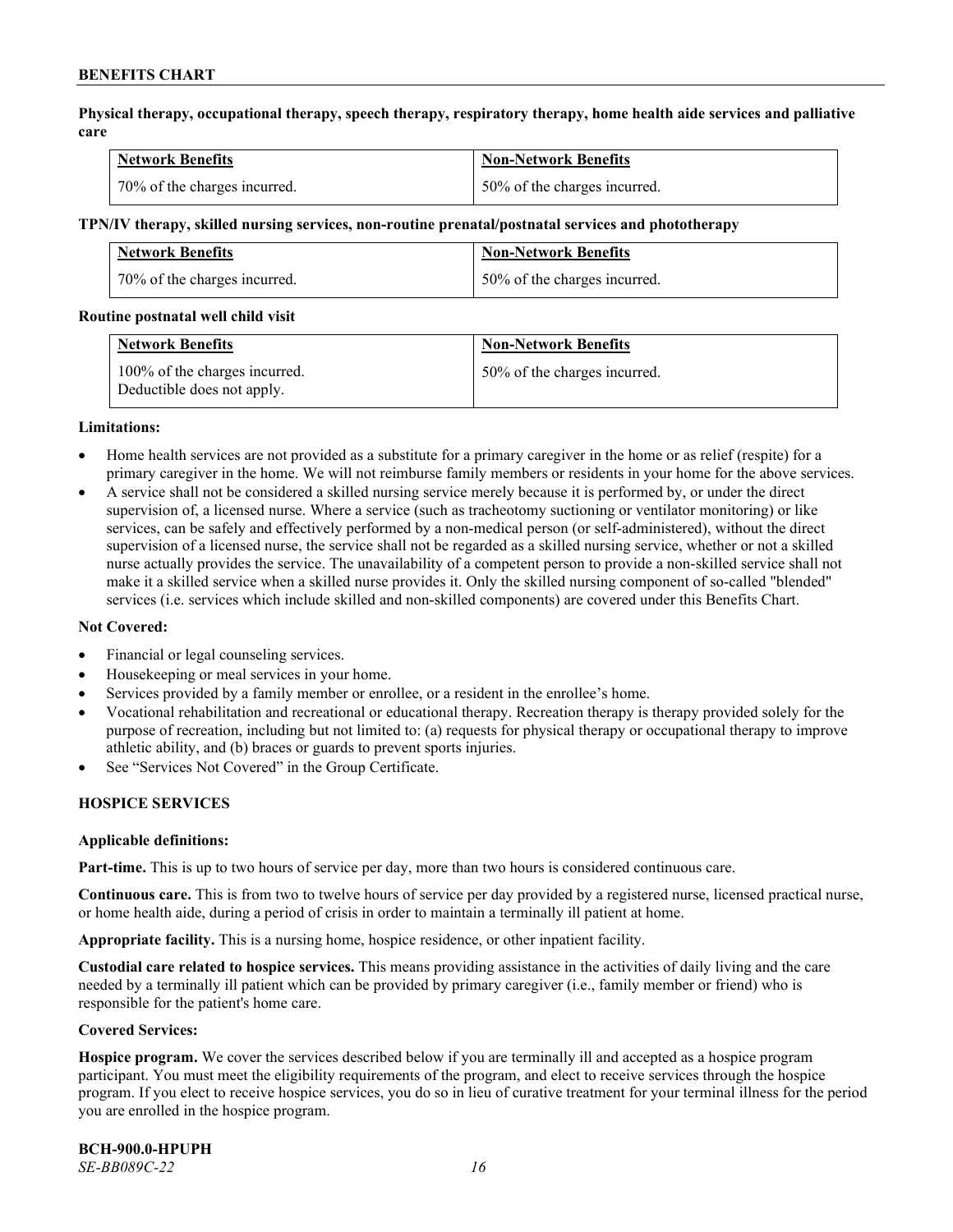**Eligibility:** In order to be eligible to be enrolled in the hospice program, you must: (1) be a terminally ill patient (prognosis of six months or less); (2) have chosen a palliative treatment focus (i.e., emphasizing comfort and supportive services rather than treatment attempting to cure the disease or condition); and (3) continue to meet the terminally ill prognosis as reviewed by our medical director or his or her designee over the course of care. You may withdraw from the hospice program at any time.

**Eligible services:** Hospice services include the following services provided in accordance with an approved hospice treatment plan.

- Inpatient services: We cover inpatient services in a hospice facility.
- Home health services:
	- o Part-time care provided in your home by an interdisciplinary hospice team (which may include a physician, nurse, social worker, and spiritual counselor) and medically necessary home health services are covered.
	- o One or more periods of continuous care in your home or in a setting which provides day care for pain or symptom management, when medically necessary, will be covered.
- Other services:
	- Respite care is covered for care in your home or in an appropriate facility, to give your primary caregivers (i.e., family members or friends) rest and/or relief when necessary in order to maintain a terminally ill patient at home.
	- o Medically necessary medications for pain and symptom management.
	- o Semi-electric hospital beds and other durable medical equipment are covered.
	- o Emergency and non-emergency care is covered.

| <b>Network Benefits</b>      | <b>Non-Network Benefits</b>  |
|------------------------------|------------------------------|
| 70% of the charges incurred. | 50% of the charges incurred. |

Respite care is limited to five episodes, up to five days per episode. Inpatient hospice services are limited to 15 days per lifetime.

# **Not Covered:**

- Financial or legal counseling services.
- Housekeeping or meal services in your home.
- Custodial or maintenance care related to hospice services, whether provided in the home or in a nursing home.
- Any service not specifically described as covered services under this hospice services benefits.
- Any services provided by members of your family or residents in your home.
- See "Services Not Covered" in the Group Certificate.

# **HOSPITAL AND SKILLED NURSING FACILITY SERVICES**

#### **Covered Services:**

We cover services as described below.

#### **Medical or surgical hospital services**

**Inpatient hospital services:** We cover the following medical or surgical services, for the treatment of acute illness or injury, which require the level of care only provided in an acute care facility. These services must be authorized by a physician.

Inpatient hospital services include: room and board; the use of operating or maternity delivery rooms; intensive care facilities; newborn nursery facilities; general nursing care, anesthesia, laboratory and diagnostic imaging services, reconstructive surgery, radiation therapy, physical therapy, prescription drugs or other medications administered during treatment, blood and blood products (unless replaced), and blood derivatives, and other diagnostic or treatment related hospital services; physician and other professional medical and surgical services provided while in the hospital, including gender confirmation surgery that meets medical coverage criteria.

Services for items for personal convenience, such as television rental, are not covered.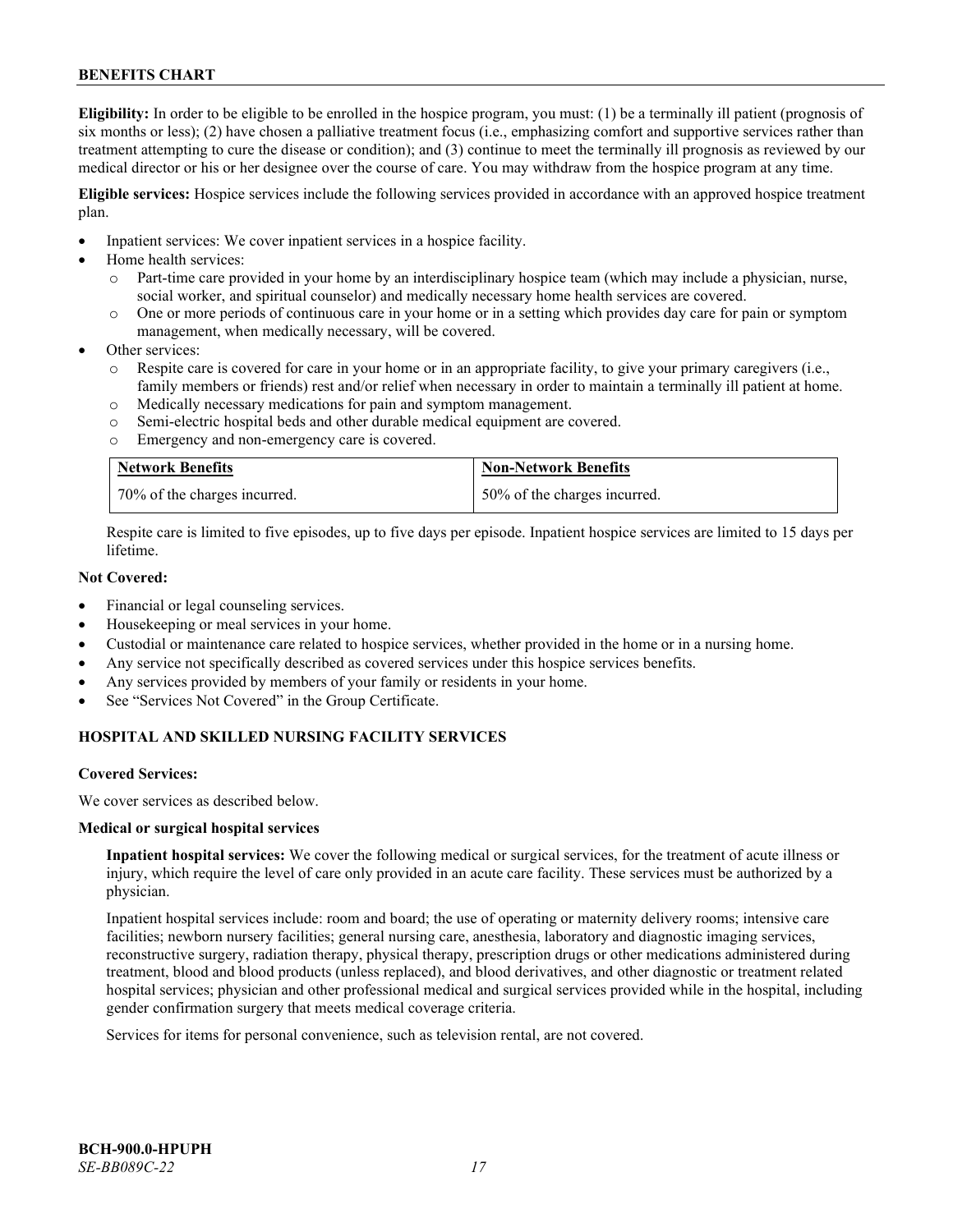Group health plans and health insurance issuers generally may not, under Federal law, restrict benefits for any hospital length of stay in connection with childbirth for the mother of newborn child to less than 48 hours following a vaginal delivery, or less than 96 hours following a caesarean section, excluding day of delivery. However, Federal law generally does not prohibit the mother's or newborn's attending provider, after consulting with the mother, from discharging the mother or her newborn earlier than 48 hours (or 96 hours as applicable). In any case plans and issuers may not, under Federal law, require that a provider obtain authorization from the plan or the insurance issuer for prescribing a length of stay not in excess of 48 hours (or 96 hours). A post-discharge follow-up visit is covered under the "Home Health Services" section under "Routine postnatal well child visit".

| <b>Network Benefits</b>      | <b>Non-Network Benefits</b>  |
|------------------------------|------------------------------|
| 70% of the charges incurred. | 50% of the charges incurred. |

Each insured's admission or confinement, including that of a newborn child, is separate and distinct from the admission or confinement of any other insured.

**Outpatient hospital, ambulatory care or surgical facility services:** We cover the following medical and surgical services, for diagnosis or treatment of illness or injury on an outpatient basis. These services must be authorized by a physician.

Outpatient services include: use of operating rooms, maternity delivery rooms or other outpatient departments, rooms or facilities; and the following outpatient services: general nursing care, anesthesia, laboratory and diagnostic imaging services, reconstructive surgery, dialysis, radiation therapy, physical therapy, drugs administered during treatment, blood and blood products (unless replaced), and blood derivatives, and other diagnostic or treatment related outpatient services; physician and other professional medical and surgical services provided while an outpatient, including gender confirmation surgery that meets medical coverage criteria.

To see the benefit level for diagnostic imaging services, laboratory services and physical therapy, see the benefits under diagnostic imaging services, laboratory services and physical therapy.

| <b>Network Benefits</b>      | <b>Non-Network Benefits</b>  |
|------------------------------|------------------------------|
| 70% of the charges incurred. | 50% of the charges incurred. |

**Skilled nursing facility care:** We cover room and board, daily skilled nursing and related ancillary services for post-acute treatment and rehabilitative care of illness or injury that meets medical coverage criteria. We also cover the costs of skilled nursing care in a hospital if the level of care needed by the insured has been reclassified from acute care to skilled nursing care and no designated skilled nursing care beds or swing beds are available in the hospital or in another hospital or health care facility within a thirty-mile radius of the hospital.

| Network Benefits             | <b>Non-Network Benefits</b>  |
|------------------------------|------------------------------|
| 70% of the charges incurred. | 50% of the charges incurred. |

# **Not Covered:**

- Services for items for personal convenience, such as television rental, are not covered.
- See "Services Not Covered" in the Group Certificate.

# **INFERTILITY DIAGNOSIS**

#### **Covered Services:**

We cover the diagnosis of infertility. These services include diagnostic procedures and tests provided in connection with an infertility evaluation, office visits and consultations to diagnose infertility.

| <b>Network Benefits</b>      | <b>Non-Network Benefits</b>  |
|------------------------------|------------------------------|
| 70% of the charges incurred. | 50% of the charges incurred. |

Coverage is limited to office visits and consultations to diagnose infertility. Treatment is not covered.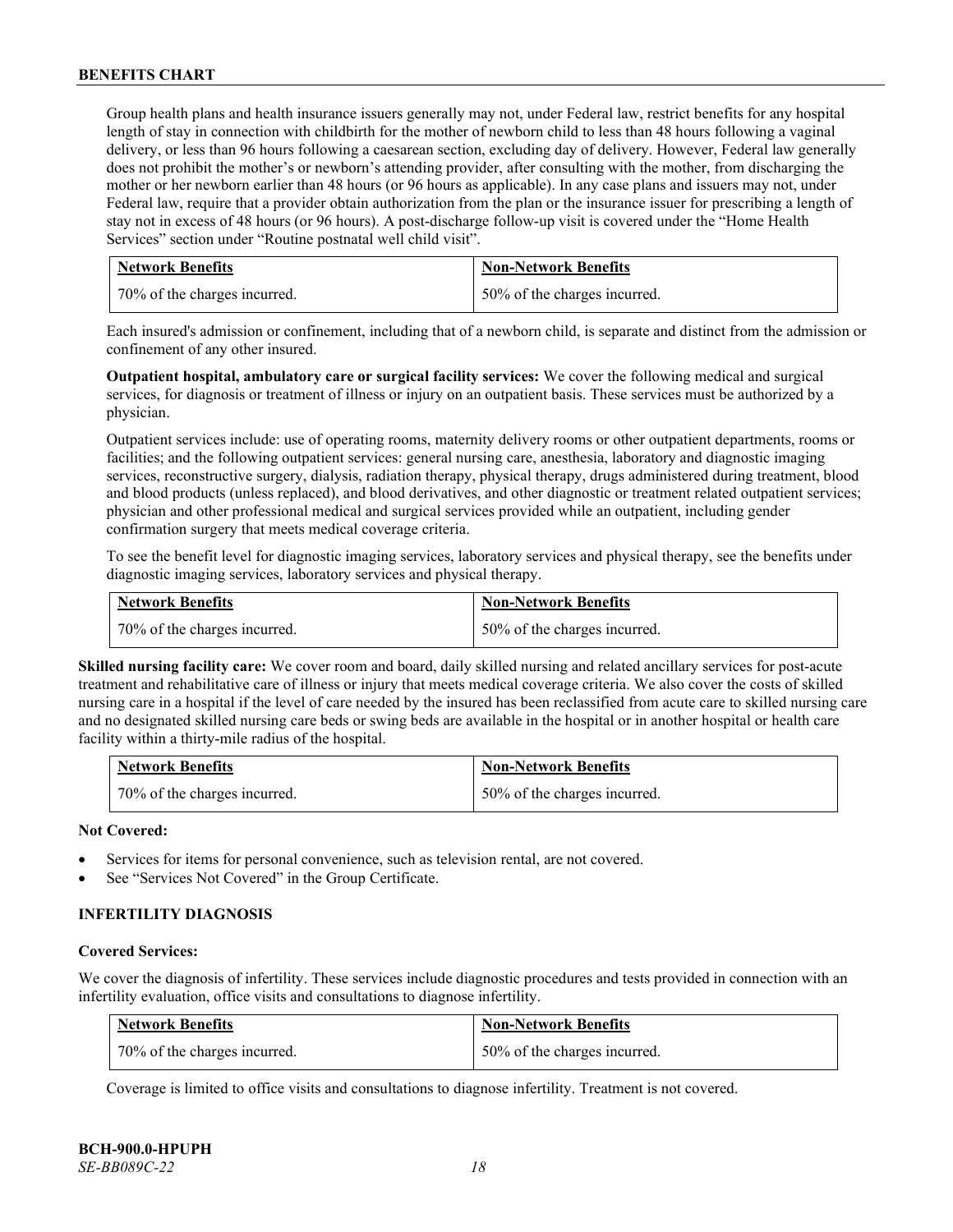# **Not Covered:**

- Infertility/fertility treatment, including but not limited to, office visits, laboratory services, diagnostic imaging services and fertility drugs; reversal of sterilization; and sperm, ova or embryo acquisition, retrieval or storage; however, we cover office visits and consultations to diagnose infertility.
- Services related to the establishment of surrogate pregnancy and fees for a surrogate. However, pregnancy and maternity services are covered for an insured under this Benefits Chart, including a surrogate pregnancy.
- See "Services Not Covered" in the Group Certificate.

# **LABORATORY SERVICES**

## **Covered Services:**

We cover laboratory tests when ordered by a provider and provided in a clinic or outpatient hospital facility (to see the benefit level for inpatient hospital or skilled nursing facility services, see benefits under Inpatient Hospital and Skilled Nursing Facility Services).

#### **Prostate-specific antigen (PSA) testing**

| <b>Network Benefits</b>      | Non-Network Benefits          |
|------------------------------|-------------------------------|
| 70% of the charges incurred. | 150% of the charges incurred. |

#### **All other laboratory services**

#### **Services for illness or Injury**

| Network Benefits             | <b>Non-Network Benefits</b>  |
|------------------------------|------------------------------|
| 70% of the charges incurred. | 50% of the charges incurred. |

#### **Preventive services**

Laboratory services associated with preventive services are covered at the benefit level shown in the "Preventive Services" section of this Benefits Chart.

# **Not Covered:**

See "Services Not Covered" in the Group Certificate.

# **MASTECTOMY RECONSTRUCTION BENEFIT**

#### **Covered Services:**

We cover reconstruction of the breast on which the mastectomy has been performed; surgery and reconstruction of the other breast to produce symmetrical appearance, and prostheses and physical complications of all stages of mastectomy, including lymphedemas.

| <b>Network Benefits</b>                              | <b>Non-Network Benefits</b>                           |
|------------------------------------------------------|-------------------------------------------------------|
| Coverage level is same as corresponding Network      | Coverage level is same as corresponding Non-Network   |
| Benefits, depending on type of service provided such | Benefits, depending on type of service provided, such |
| as Office Visits for Illness or Injury, Inpatient or | as Office Visits for Illness or Injury, Inpatient or  |
| Outpatient Hospital Services.                        | Outpatient Hospital Services.                         |

### **Not Covered:**

See "Services Not Covered" in the Group Certificate.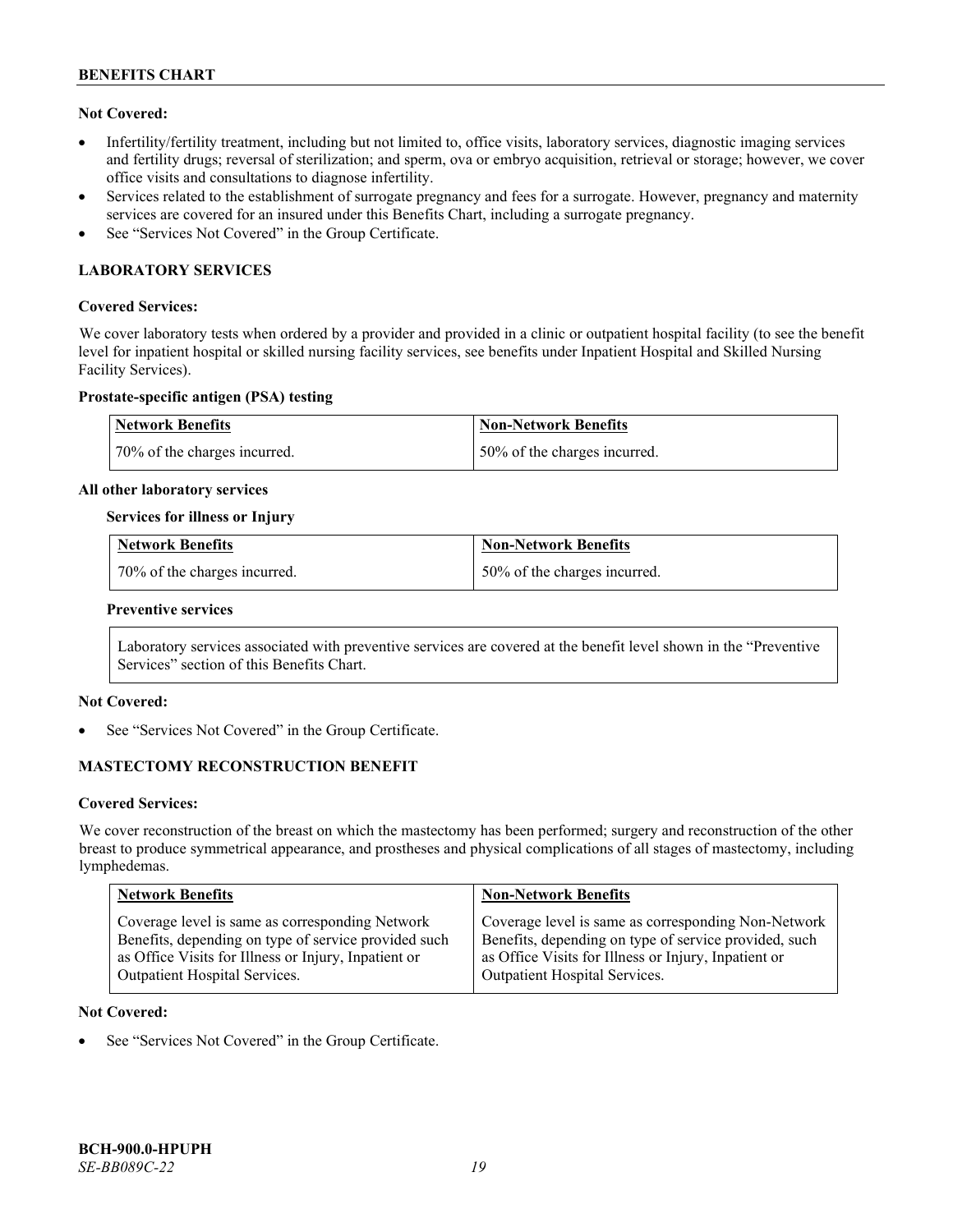# **MEDICATION THERAPY DISEASE MANAGEMENT PROGRAM**

# **Covered Services:**

If you meet our criteria for coverage, you may qualify for our medication therapy disease management program.

The program covers consultations with a designated pharmacist.

Covered services are based on established medical policies, which are subject to periodic review and modification by the medical directors. These medical policies (medical coverage criteria) are available by logging on to your account at [HealthPartnersUnityPointHealth.com](https://www.healthpartnersunitypointhealth.com/) or by calling Member Services.

| <b>Network Benefits</b>                                     | <b>Non-Network Benefits</b> |
|-------------------------------------------------------------|-----------------------------|
| 100% of the charges incurred.<br>Deductible does not apply. | No coverage.                |

# **Not Covered:**

See "Services Not Covered" in the Group Certificate.

# **OFFICE VISITS FOR ILLNESS OR INJURY**

#### **Covered Services:**

We cover the following when medically necessary: professional medical and surgical services and related supplies, including biofeedback, of physicians and other health care providers; obstetric/gynecological (OB/GYN) services, blood and blood products (unless replaced) and blood derivatives.

We cover diagnosis and treatment of illness or injury to the eyes. Where contact or eyeglass lenses are prescribed as medically necessary for the post-operative treatment of cataracts or for the treatment of aphakia, acute or chronic corneal pathology, or keratoconus, we cover the initial evaluation, lenses and fitting. Insureds must pay for lens replacement beyond the initial pair.

We cover allergy testing based on established medical policies.

Services received via video, e-visits or telephone are covered under the "Telehealth/Telemedicine Services" section of this Benefits Chart.

# **Office visits**

| <b>Network Benefits</b>      | <b>Non-Network Benefits</b>  |
|------------------------------|------------------------------|
| 70% of the charges incurred. | 50% of the charges incurred. |

#### **Convenience clinics**

| <b>Network Benefits</b>      | <b>Non-Network Benefits</b>  |
|------------------------------|------------------------------|
| 70% of the charges incurred. | 50% of the charges incurred. |

#### **Injections administered in a physician's office, other than immunizations**

#### **Allergy injections**

| <b>Network Benefits</b>      | <b>Non-Network Benefits</b>  |
|------------------------------|------------------------------|
| 70% of the charges incurred. | 50% of the charges incurred. |

#### **All other injections**

| <b>Network Benefits</b>      | <b>Non-Network Benefits</b>  |
|------------------------------|------------------------------|
| 70% of the charges incurred. | 50% of the charges incurred. |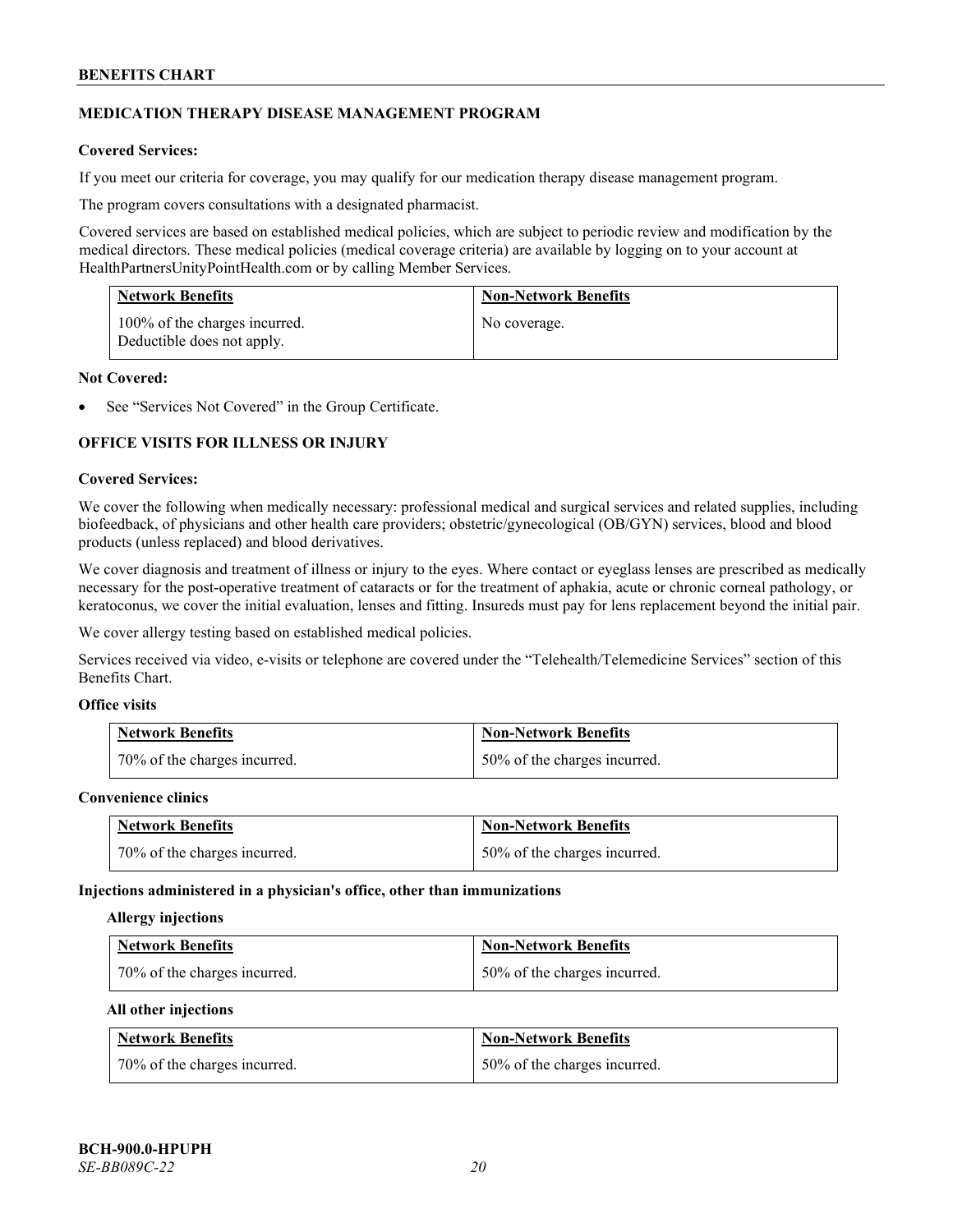# **Not Covered:**

- Court ordered treatment.
- See "Services Not Covered" in the Group Certificate.

# **PEDIATRIC EYEWEAR**

# **Covered Services:**

We cover pediatric eyewear for children.

Routine eye exams are covered under the "Preventive Services" section of this Benefits Chart.

| <b>Network Benefits</b>      | <b>Non-Network Benefits</b> |
|------------------------------|-----------------------------|
| 70% of the charges incurred. | No coverage.                |

# **Limitations:**

- Coverage under this provision will continue until the end of the month in which the child turns age 19.
- Limited to one of the following per calendar year:
	- o one pair of eyeglasses, including one set of prescription lenses, frames from our designated eyewear collection, and anti-scratch coating; or
	- o one pair of non-disposable contact lenses; or
	- a one-year supply of disposable contact lenses.
- Contact lens fittings are limited to two per calendar year.

# **Not Covered:**

- Frames that are not included in our designated eyewear collection. However, one pair of lenses will be covered if an insured chooses frames outside our designated eyewear collection.
- More than one pair of lenses or frames or non-disposable contacts per calendar year, regardless of the reason. This includes replacement of eyeglasses or contact lenses due to loss, breakage, theft, or change in prescription.
- Safety glasses or goggles for sports or vocational reasons.
- Upgrades including, but not limited to, UV protection and no-line multifocal lenses.
- See "Services Not Covered" in the Group Certificate.

# **PHYSICAL THERAPY, OCCUPATIONAL THERAPY AND SPEECH THERAPY**

# **Covered Services:**

We cover the following physical therapy, occupational therapy and speech therapy services:

- Medically necessary rehabilitative care to correct the effects of illness or injury.
- Habilitative care rendered for congenital, developmental or medical conditions which have significantly limited the successful initiation of normal speech and normal motor development.

Massage therapy which is performed in conjunction with other treatment/modalities by a physical or occupational therapist, is part of a prescribed treatment plan and is not billed separately is covered.

We cover services provided in a clinic. We also cover physical therapy provided in an outpatient hospital facility. To see the benefit level for inpatient hospital or skilled nursing facility services, see benefits under the "Inpatient Hospital and Skilled Nursing Facility Services" section in this Benefits Chart.

# **Rehabilitative care**

| <b>Network Benefits</b>      | <b>Non-Network Benefits</b>  |
|------------------------------|------------------------------|
| 70% of the charges incurred. | 50% of the charges incurred. |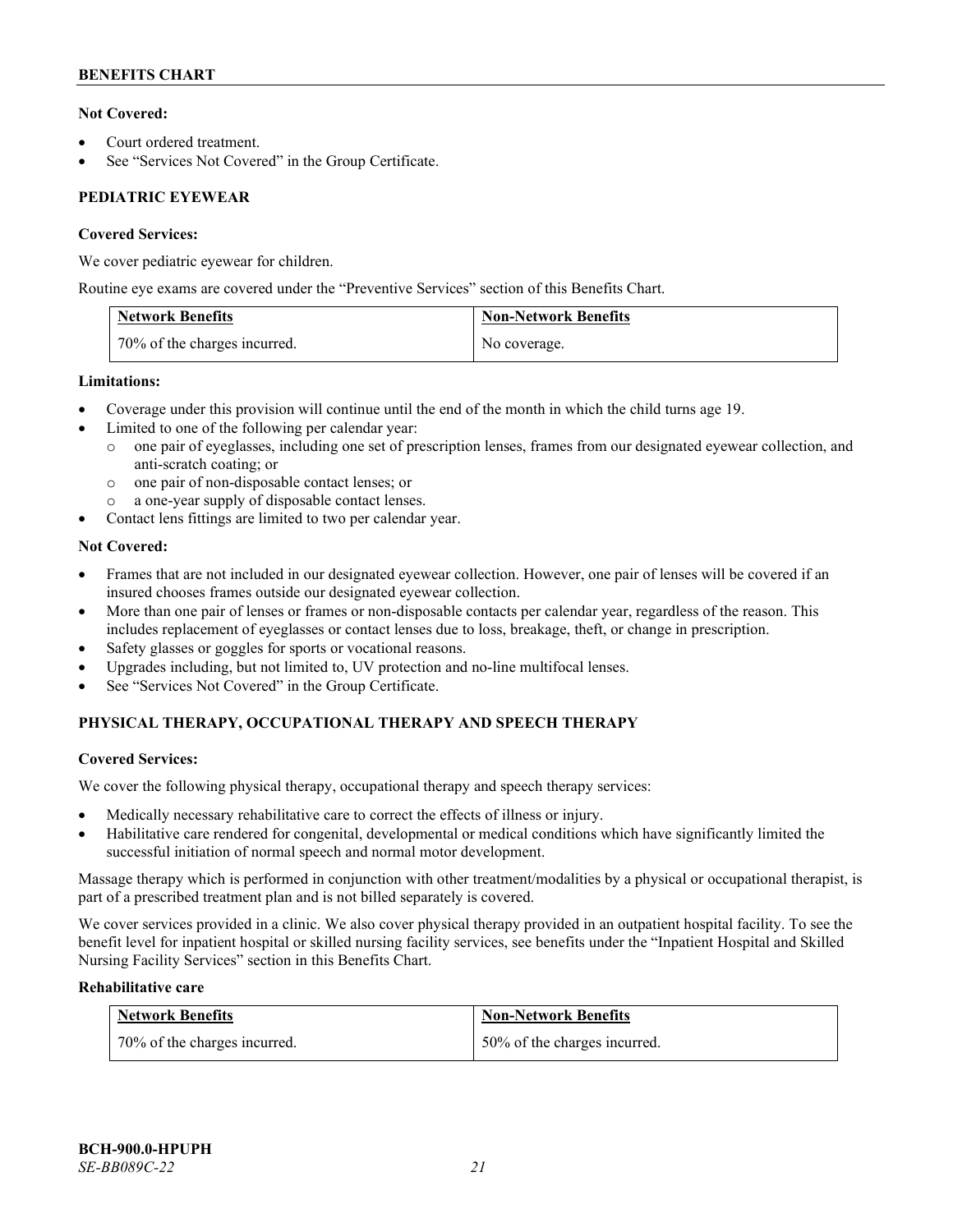## **Habilitative care**

| <b>Network Benefits</b>      | Non-Network Benefits         |
|------------------------------|------------------------------|
| 70% of the charges incurred. | 50% of the charges incurred. |

# **Not Covered:**

- Massage therapy for the purpose of comfort or convenience of the insured.
- See "Services Not Covered" in the Group Certificate.

# **PRE-DIABETES DISEASE MANAGEMENT PROGRAM**

#### **Covered Services:**

If you meet our criteria for coverage, you may qualify for the Pre-diabetes Disease Management program through Omada Health. The program covers group health coaching which focuses on weight loss, exercise, behavior modification and health education at select locations determined by the plan.

| Network Benefits                                            | <b>Non-Network Benefits</b> |
|-------------------------------------------------------------|-----------------------------|
| 100% of the charges incurred.<br>Deductible does not apply. | Not applicable.             |

#### **Not Covered:**

See "Services Not Covered" in the Group Certificate.

# **PRESCRIPTION DRUG SERVICES**

#### **Covered Services:**

We cover prescription drugs and medications, which can be self-administered or are administered in a physician's office. We cover off-label use of formulary drugs to treat cancer if the drug is recognized for the treatment of cancer in an authoritative compendia used by the Medicare program and when an appropriate level of evidence or medical necessity is met.

# **For Network Benefits, drugs and medications must be obtained at a Network Pharmacy.**

**If a copayment is required, you must pay one copayment for each 31-day supply, or portion thereof, unless otherwise indicated below.**

# **Outpatient drugs (except as specified below)**

| <b>Network Benefits</b>                                                                                                                                     | <b>Non-Network Benefits</b>  |
|-------------------------------------------------------------------------------------------------------------------------------------------------------------|------------------------------|
| 70% of the charges incurred for formulary drugs.                                                                                                            | 50% of the charges incurred. |
| Formulary insulin is considered preventive and is not<br>subject to the deductible. In no event will your cost for<br>a formulary insulin drug exceed \$25. |                              |
| Non-formulary drugs are covered at 50% of the<br>charges incurred.                                                                                          |                              |

#### **Mail order drugs**

| <b>Network Benefits</b>                                                                                                                                                                                                                               | <b>Non-Network Benefits</b>                                                                                                |
|-------------------------------------------------------------------------------------------------------------------------------------------------------------------------------------------------------------------------------------------------------|----------------------------------------------------------------------------------------------------------------------------|
| For your convenience, you may also get up to a 93-day<br>supply of outpatient prescription drugs that can be self-<br>administered through the designated mail order service.<br>Specialty drugs are not available through the mail order<br>service. | Mail order drugs are only available through the<br>designated mail order service.<br>See Network mail order drugs benefit. |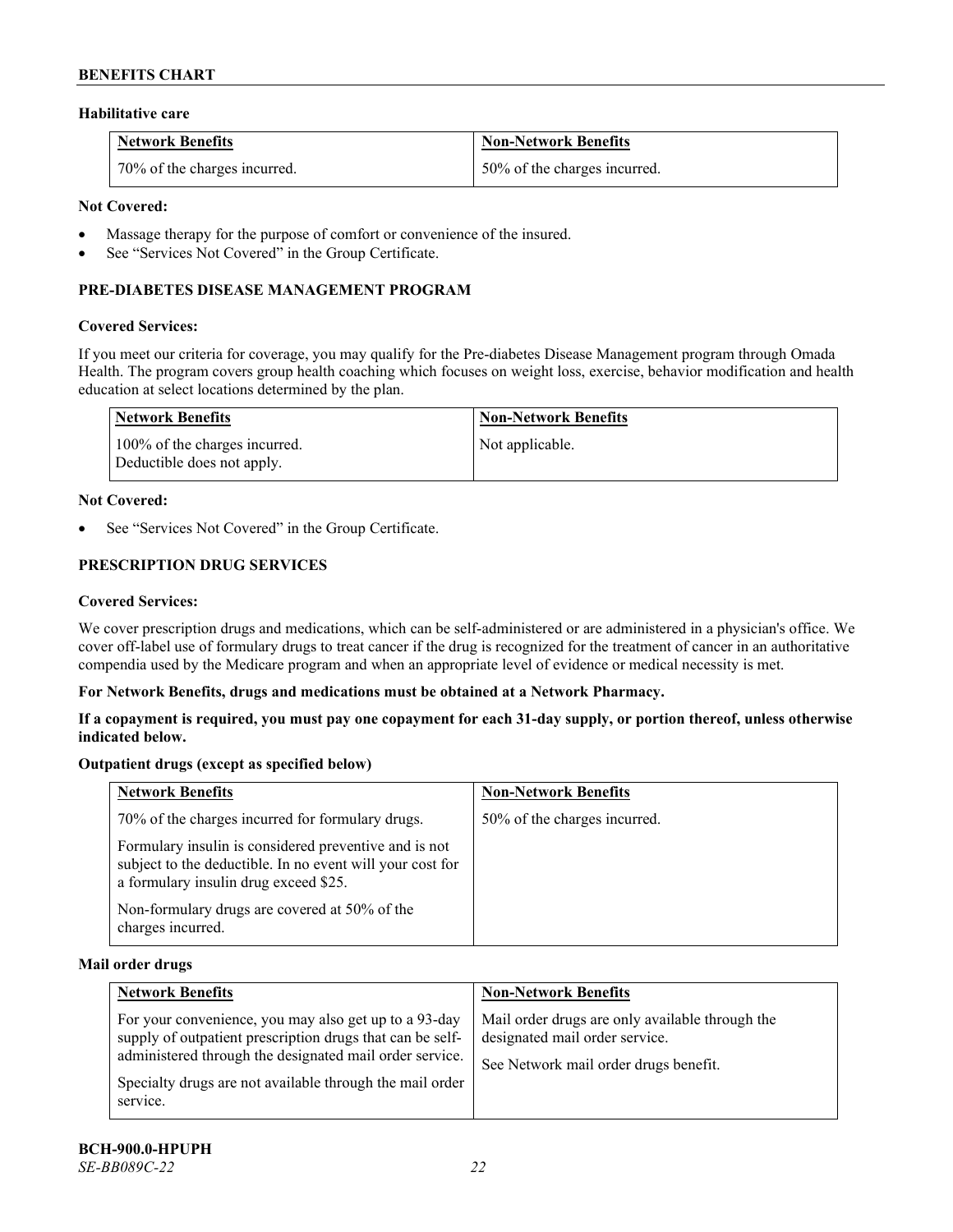# **Specialty drugs that are self-administered**

| <b>Network Benefits</b>                                                                                                                    | <b>Non-Network Benefits</b> |
|--------------------------------------------------------------------------------------------------------------------------------------------|-----------------------------|
| 70% of the charges incurred.                                                                                                               | No coverage.                |
| For Network Benefits, specialty drugs are limited to<br>drugs on the specialty drug list and must be obtained<br>from a designated vendor. |                             |

# **Drugs for treatment of growth deficiency**

| <b>Network Benefits</b>                                                                                                                            | <b>Non-Network Benefits</b>  |
|----------------------------------------------------------------------------------------------------------------------------------------------------|------------------------------|
| 70% of the charges incurred.                                                                                                                       | 50% of the charges incurred. |
| For Network Benefits, growth deficiency drugs are<br>limited to drugs on the specialty drug list and must be<br>obtained from a designated vendor. |                              |

**Tobacco cessation drugs are covered for all FDA-approved tobacco cessation drugs (including over-the-counter drugs) for a minimum of 90 days.** Must be prescribed by a physician or legally authorized health care provider and purchased at a pharmacy.

| <b>Network Benefits</b>                                     | <b>Non-Network Benefits</b>  |
|-------------------------------------------------------------|------------------------------|
| 100% of the charges incurred.<br>Deductible does not apply. | 50% of the charges incurred. |

#### **Contraceptive drugs**

| <b>Network Benefits</b>                                                                                                                                         | <b>Non-Network Benefits</b>  |
|-----------------------------------------------------------------------------------------------------------------------------------------------------------------|------------------------------|
| 100% of the charges incurred for formulary drugs.<br>Deductible does not apply.                                                                                 | 50% of the charges incurred. |
| If a physician requests that a non-formulary<br>contraceptive drug be dispensed as written, the drug<br>will be covered at 100%, not subject to the deductible. |                              |

**ACA preventive medications.** We cover preventive medications currently recommended by USPSTF with an A or B rating if they are prescribed by your medical provider and they are listed on our Commercial ACA Preventive Drug List. Preventive medications are subject to periodic review and modification. Changes would be effective in accordance with the federal rules and reflected in our current medical coverage criteria for preventive care services.

| <b>Network Benefits</b>                                     | <b>Non-Network Benefits</b>  |
|-------------------------------------------------------------|------------------------------|
| 100% of the charges incurred.<br>Deductible does not apply. | 50% of the charges incurred. |

# **Limitations:**

- Certain drugs may require prior authorization as indicated on the formulary. We may require prior authorization for the drug and also the site where the drug will be provided. Certain drugs are subject to our utilization review process and quantity limits as indicated on our formulary.
- Certain non-formulary drugs require prior authorization. In addition, certain drugs may be subject to any quantity limits applied as part of our trial program. The trial drug program applies to new prescriptions for certain drugs which have high toxicity, low tolerance, high costs and/or high potential for waste. Trial drugs are indicated on the formulary and/or the specialty drug list. Your first fill of a trial drug may be limited to less than a month supply. If the drug is well tolerated and effective, you will receive the remainder of your first month supply.
- If an insured requests a brand name drug when there is a generic equivalent, the brand name drug will be covered up to the charge that would apply to the generic drug, minus any required copayment. If a physician requests that a brand name drug be dispensed as written, the drug will be paid at the non-formulary benefit.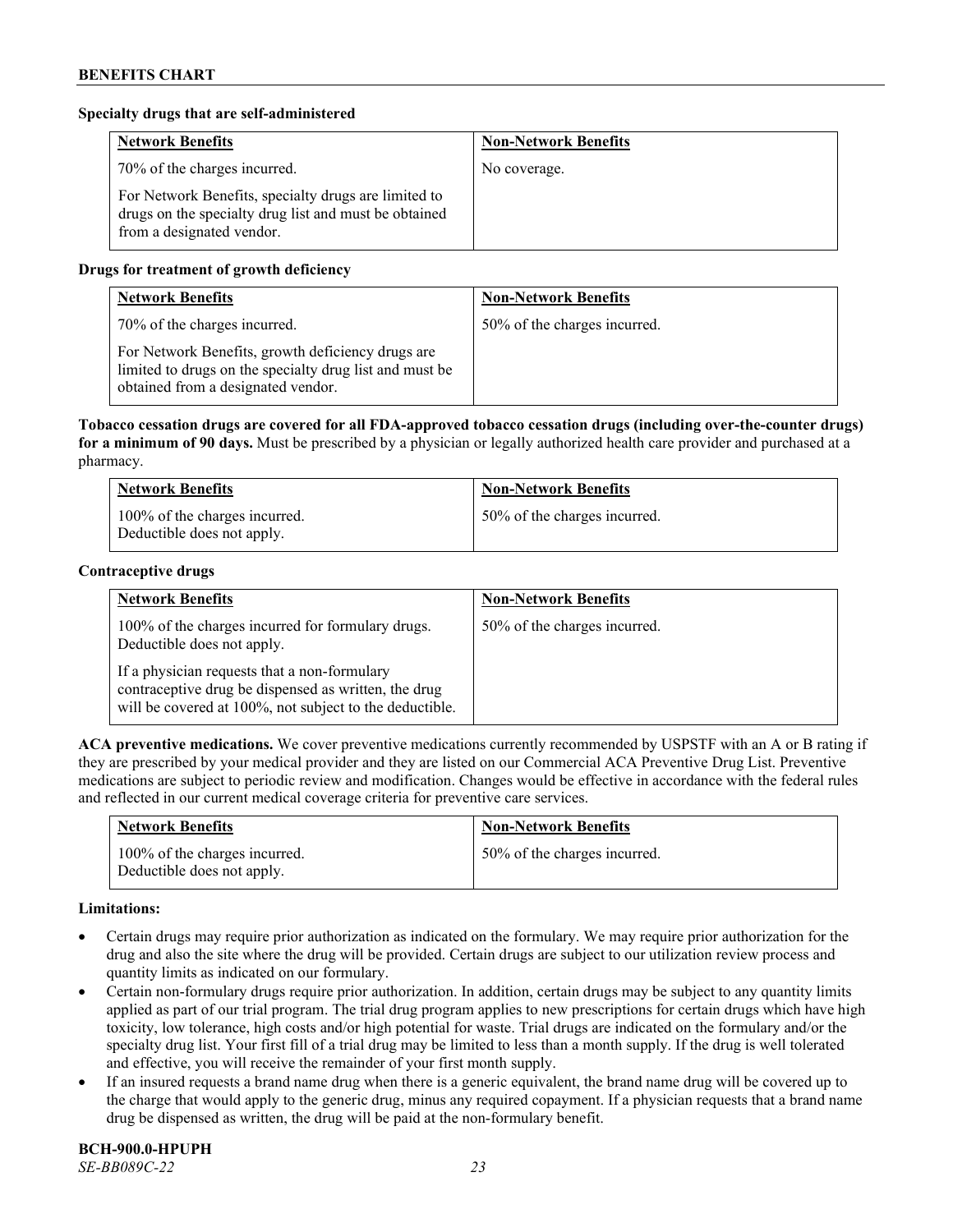- We may require insureds to try over-the-counter (OTC) drug alternatives before approving more costly formulary prescription drugs.
- Unless otherwise specified in the "Prescription Drug Services" section, you may receive up to a 31-day supply per prescription.
- A 93-day supply will be covered and dispensed only at pharmacies that participate in our extended day supply program.
- New prescriptions to treat certain chronic conditions are limited to a 31-day supply.
- No more than a 31-day supply of specialty drugs will be covered and dispensed at a time, unless it is a manufacturer supplied drug that cannot be split that supplies the insured with more than a 31-day supply.

# **Not Covered:**

- Replacement of prescription drugs, medications, equipment and supplies due to loss, damage or theft.
- Nonprescription (over the counter) drugs or medications, including, but not limited to, vitamins, supplements, homeopathic remedies, and non-FDA approved drugs, unless listed on the formulary and prescribed by a physician or legally authorized health care provider under applicable state and federal law. We cover off-label use of drugs to treat cancer as specified in the "Prescription Drug Services" section of this Benefits Chart. This exclusion does not include over-the-counter contraceptives for women as allowed under the Affordable Care Act when the insured obtains a prescription for the item. In addition, if the insured obtains a prescription, this exclusion does not include aspirin to prevent cardiovascular disease for men and women of certain ages; folic acid supplements for women who may become pregnant; fluoride chemoprevention supplements for children without fluoride in their water source; and iron supplements for children ages 6-12 months old who are at risk for anemia.
- All drugs used for sexual dysfunction.
- Fertility drugs.
- Medical cannabis.
- Drugs on the Excluded Drug List. The Excluded Drug List includes select drugs within a therapy class that are not eligible for coverage. This includes drugs that may be excluded for certain indications. The Excluded Drug List is available a[t HealthPartnersUnityPointHealth.com.](https://www.healthpartnersunitypointhealth.com/)
- Drugs that are newly approved by the FDA until they are reviewed and approved by HealthPartners UnityPoint Health Pharmacy and Therapeutics Committee.
- Medical devices approved by the FDA will not be covered under the "Prescription Drug Services" section unless they are on our formulary. Covered medical devices are generally submitted and reimbursed under your medical benefits.
- See "Services Not Covered" in the Group Certificate.

# **PREVENTIVE SERVICES**

# **Applicable definitions:**

**Routine preventive services** are routine healthcare services that include screenings, check-ups and counseling to prevent illness, disease or other health problems before symptoms occur.

**Diagnostic services** are services to help a provider understand your symptoms, diagnose illness and decide what treatment may be needed. They may be the same services that are listed as preventive services, but they are being used as diagnostic services. Your provider will determine if these services are preventive or diagnostic. These services are not preventive if received as part of a visit to diagnose, manage or maintain an acute or chronic medical condition, illness or injury. When that occurs, unless otherwise indicated below, standard deductibles, copayments or coinsurance apply.

# **Covered Services:**

We cover preventive services which meet any of the requirements under the Affordable Care Act (ACA) shown in the bulleted items below. These preventive services are covered at 100% under the network benefits with no deductible, copayments or coinsurance. If a preventive service is not required by the ACA and it is covered at a lower benefit level, it will be specified below. Preventive benefits mandated under the ACA are subject to periodic review and modification. Changes would be effective in accordance with the federal rules. Preventive services mandated by the ACA include:

- Evidence-based items or services that have in effect a rating of A or B in the current recommendations of the United States Preventive Services Task Force with respect to the individual;
- Immunizations for routine use in children, adolescents and adults that have in effect a recommendation from the Advisory Committee on Immunization Practices of the Centers for Disease Control and Prevention with respect to the individual;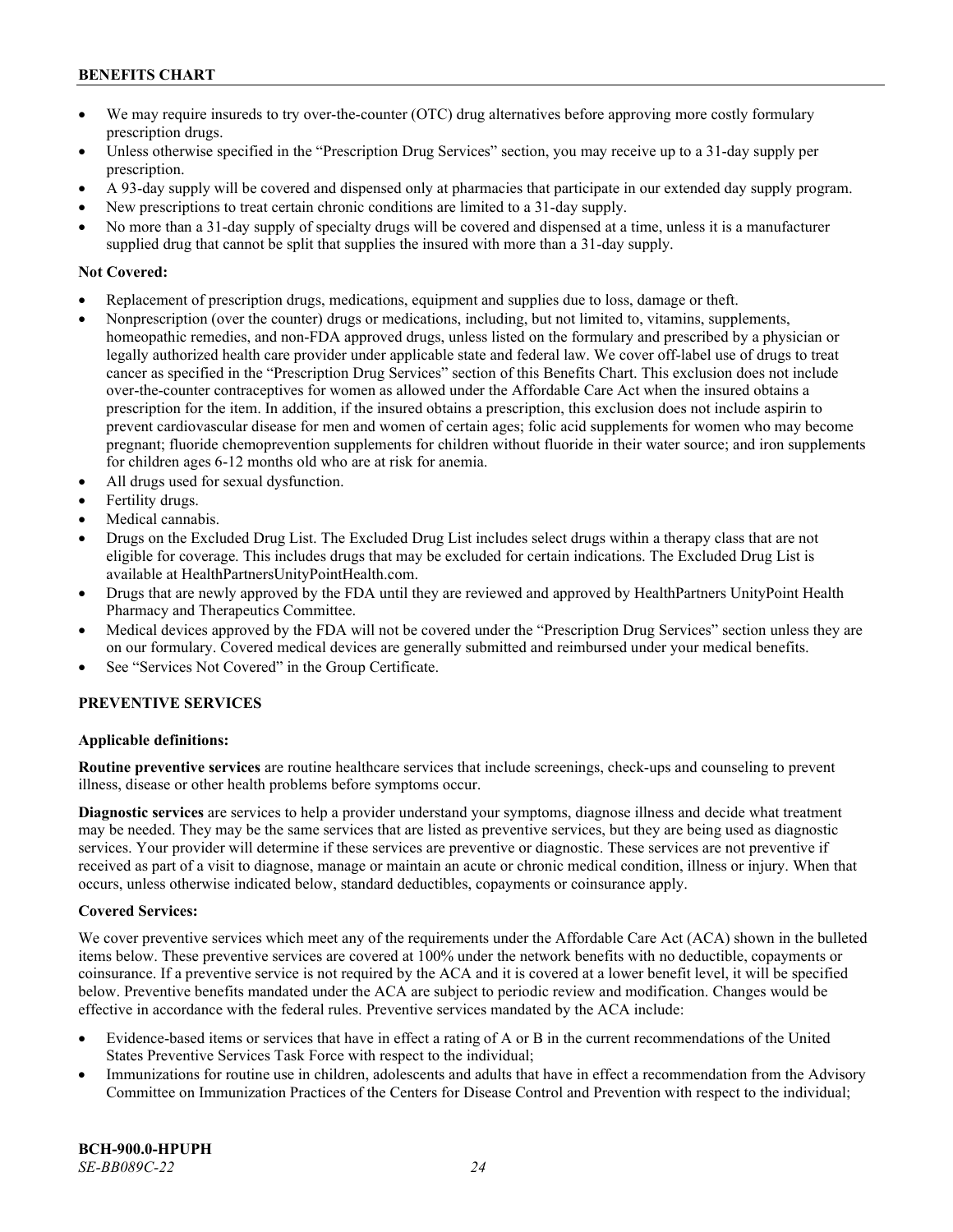- With respect to infants, children and adolescents, evidence-informed preventive care and screenings provided for in comprehensive guidelines supported by the Health Resources and Services Administration; and
- With respect to women, preventive care and screenings provided for in comprehensive guidelines supported by the Health Resources and Services Administration.

Covered services are based on established medical policies, which are subject to periodic review and modification by the medical or dental directors. These medical policies (medical coverage criteria) are available by calling Member Services, or logging on to your account at [HealthPartnersUnityPointHealth.com.](https://www.healthpartnersunitypointhealth.com/)

# **ACA and state mandated preventive services are covered as follows:**

**Routine health exams and periodic health assessments.** A physician or health care provider will counsel you as to how often health assessments are needed based on age, sex and health status. This includes screening and counseling for tobacco use and all FDA approved tobacco cessation medications including over-the-counter drugs (as shown in the "Prescription Drug Services" section).

| <b>Network Benefits</b>                                     | <b>Non-Network Benefits</b>  |
|-------------------------------------------------------------|------------------------------|
| 100% of the charges incurred.<br>Deductible does not apply. | 50% of the charges incurred. |

**Child health supervision services.** This includes pediatric preventive services such as newborn screenings, appropriate immunizations (including HPV immunizations), developmental assessments and laboratory services appropriate to the age of the child from birth to 72 months and appropriate immunizations to age 18.

| <b>Network Benefits</b>                                     | <b>Non-Network Benefits</b>  |
|-------------------------------------------------------------|------------------------------|
| 100% of the charges incurred.<br>Deductible does not apply. | 50% of the charges incurred. |

#### **Routine prenatal care and exams**

| <b>Network Benefits</b>                                     | <b>Non-Network Benefits</b>  |
|-------------------------------------------------------------|------------------------------|
| 100% of the charges incurred.<br>Deductible does not apply. | 50% of the charges incurred. |

**Routine postnatal care.** This includes health exams, assessments, education and counseling relating to the period immediately after childbirth.

| <b>Network Benefits</b>                                     | <b>Non-Network Benefits</b>  |
|-------------------------------------------------------------|------------------------------|
| 100% of the charges incurred.<br>Deductible does not apply. | 50% of the charges incurred. |

**Routine screening procedures for cancer.** This includes colorectal screening or other cancer screenings recommended by the USPSTF with an A or B rating. Women's preventive health services below describe additional routine screening procedures for cancer.

| <b>Network Benefits</b>                                     | <b>Non-Network Benefits</b>  |
|-------------------------------------------------------------|------------------------------|
| 100% of the charges incurred.<br>Deductible does not apply. | 50% of the charges incurred. |

**Professional voluntary family planning services.** This includes services to prevent or delay a pregnancy, including counseling and education. Services must be provided by a licensed provider.

| Network Benefits                                            | <b>Non-Network Benefits</b>  |
|-------------------------------------------------------------|------------------------------|
| 100% of the charges incurred.<br>Deductible does not apply. | 50% of the charges incurred. |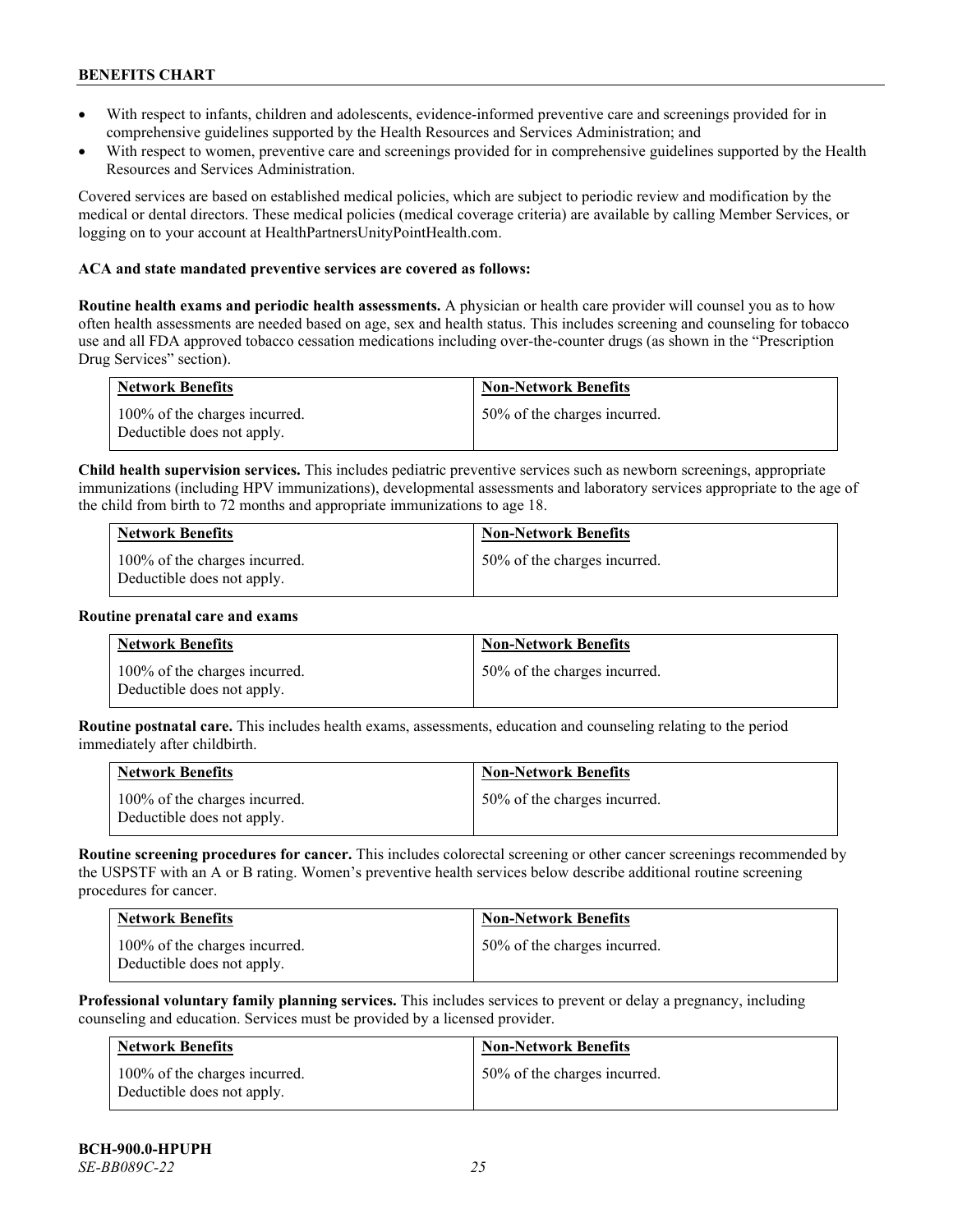#### **Adult immunizations**

| <b>Network Benefits</b>                                     | <b>Non-Network Benefits</b>  |
|-------------------------------------------------------------|------------------------------|
| 100% of the charges incurred.<br>Deductible does not apply. | 50% of the charges incurred. |

**Women's preventive health services.** This includes mammograms, screenings for cervical cancer (pap smears), breast pumps, human papillomavirus (HPV) testing, counseling for sexually transmitted infections, counseling and screening for human immunodeficiency virus (HIV), and all FDA approved contraceptive methods as prescribed by a doctor, sterilization procedures, education and counseling (see the "Prescription Drug Services" section for coverage of oral contraceptive drugs). For women whose family history is associated with an increased risk for BRCA1 or BRCA2 gene mutations, we cover genetic counseling and BRCA screening without cost sharing, if appropriate and as determined by a physician.

| <b>Network Benefits</b>                                     | <b>Non-Network Benefits</b>  |
|-------------------------------------------------------------|------------------------------|
| 100% of the charges incurred.<br>Deductible does not apply. | 50% of the charges incurred. |

**Obesity screening and management.** We cover obesity screening and counseling for all ages during a routine preventive care exam. If you are age 18 or older and have a body mass index of 30 or more, we also cover intensive obesity management to help you lose weight. Your primary care doctor can coordinate these services.

| <b>Network Benefits</b>                                     | <b>Non-Network Benefits</b>  |
|-------------------------------------------------------------|------------------------------|
| 100% of the charges incurred.<br>Deductible does not apply. | 50% of the charges incurred. |

# **In addition to any ACA or state mandated preventive services referenced above, we cover the following eligible services:**

#### **Routine eye and hearing exams**

| <b>Network Benefits</b>                                     | <b>Non-Network Benefits</b>  |
|-------------------------------------------------------------|------------------------------|
| 100% of the charges incurred.<br>Deductible does not apply. | 50% of the charges incurred. |

**Ovarian cancer surveillance tests for women who are at risk. "At risk for ovarian cancer" means (1) having a family** history that includes any of the following: one or more first-degree or second-degree relatives with ovarian cancer, clusters of female relatives with breast cancer or nonpolyposis colorectal cancer; or (2) testing positive for BRCA1 or BRCA2 mutations. "Surveillance tests for ovarian cancer" means annual screening using: CA-125 serum tumor marker testing, transvaginal ultrasound, pelvic examination or other proven ovarian cancer screening tests currently being evaluated by the federal Food and Drug Administration or by the National Cancer Institute.

| <b>Network Benefits</b>                               | <b>Non-Network Benefits</b>                           |
|-------------------------------------------------------|-------------------------------------------------------|
| Coverage level is same as corresponding Network       | Coverage level is same as corresponding Non-Network   |
| Benefits, depending on type of service provided, such | Benefits, depending on type of service provided, such |
| as Diagnostic Imaging Services, Laboratory Services   | as Diagnostic Imaging Services, Laboratory Services   |
| Office Visits for Illness or Injury or Preventive     | Office Visits for Illness or Injury or Preventive     |
| Services.                                             | Services.                                             |

# **Limitations:**

• Services are not preventive if received as part of a visit to diagnose, manage or maintain an acute or chronic medical condition, illness or injury. When that occurs, unless otherwise indicated above, standard deductibles, copayments or coinsurance apply.

# **Not Covered:**

See "Services Not Covered" in the Group Certificate.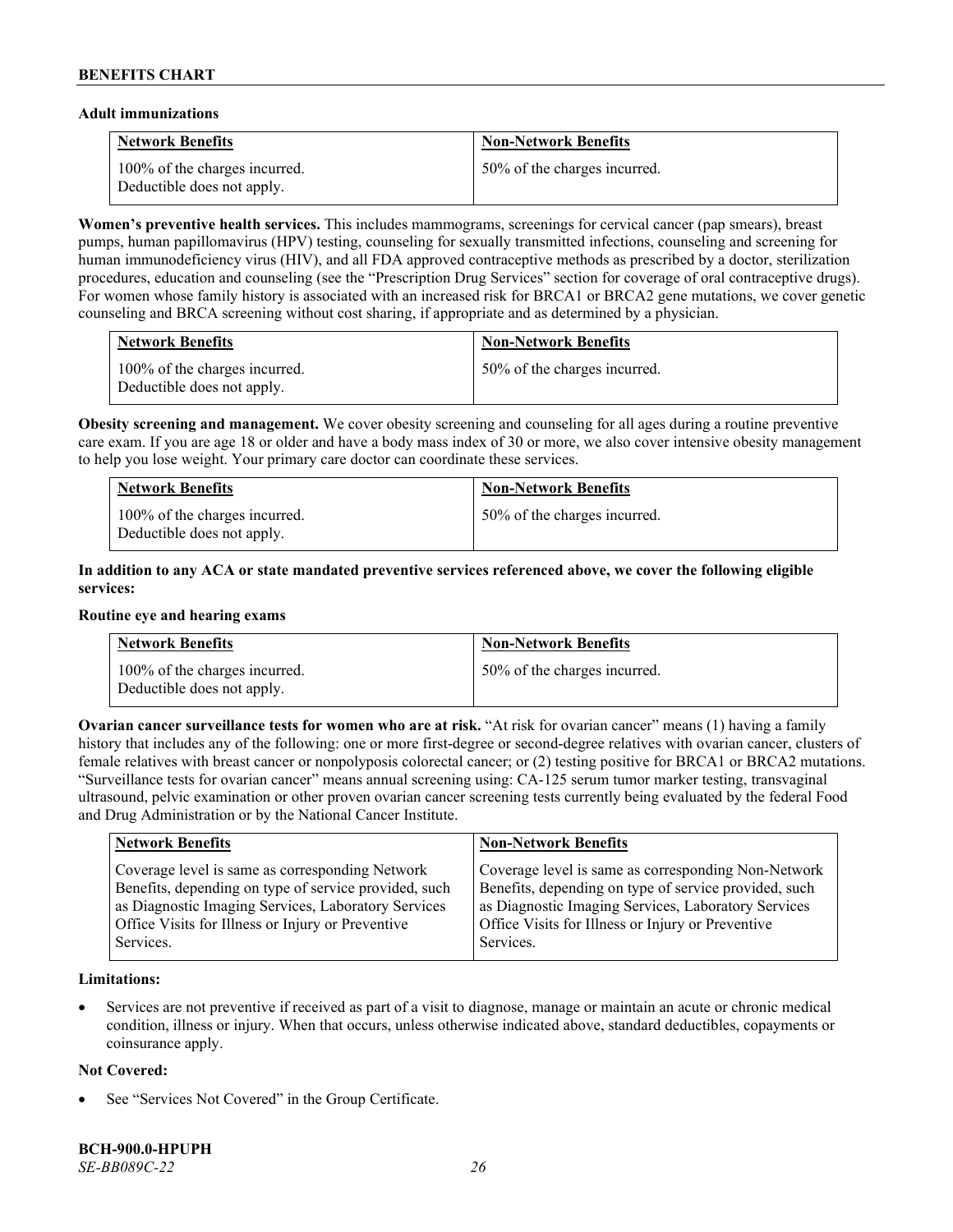# **TELEHEALTH/TELEMEDICINE SERVICES**

# **Definitions:**

**Telehealth, telemedicine, or virtual care.** This is a means of communication between a health care professional and a patient. This includes the use of secure electronic information, imaging, and communication technologies, including:

- interactive audio or audio-video
- interactive audio with store-and-forward technology
- chat-based and email-based systems
- physician-to-physician consultation
- patient education
- data transmission
- data interpretation
- digital diagnostics (algorithm-enabled diagnostic support)
- digital therapeutics (the use of personal health devices and sensors, either alone or in combination with conventional drug therapies, for disease prevention and management)

#### Services can be delivered:

Synchronously: the patient and health care professional are engaging with one another at the same time; or Asynchronously: the patient and health care professional engage with each other at different points in time.

**Telephone visits.** Live, synchronous, interactive encounters over the telephone between a patient and a healthcare provider.

**E-visit or chat-based visits.** Asynchronous online or mobile app encounters to discuss a patient's personal health information, vital signs, and other physiologic data or diagnostic images. The healthcare provider reviews and delivers a consultation, diagnosis, prescription or treatment plan after reviewing the patient's visit information.

**UnityPoint Health Virtual Care:** This is a virtual consult that you may use to receive a diagnosis and treatment for a variety of medical issues through secure video on your computer or phone. You may access the Virtual Care website at [unitypointvirtualcare.org.](https://unitypointvirtualcare.org/landing.htm)

**Virtuwell®.** This is an online service for you to receive a diagnosis and treatment for certain conditions, such as a cold, flu, ear pain and sinus infections. You may access the Virtuwell website at [Virtuwell.com.](https://www.virtuwell.com/)

**Video visits.** Live, synchronous, interactive encounters using secure web-based video between a patient and a healthcare provider.

# **Covered Services:**

The Plan covers the following methods of receiving care for services that would be eligible under the Plan if the service were provided in person.

#### **Scheduled telephone visits**

| <b>Network Benefits</b>      | <b>Non-Network Benefits</b>  |
|------------------------------|------------------------------|
| 70% of the charges incurred. | 50% of the charges incurred. |

#### **E-visits**

#### **UnityPoint Health Virtual Care – available a[t unitypointvirtualcare.org](http://www.unitypointvirtualcare.org/)**

| <b>Network Benefits</b>       | <b>Non-Network Benefits</b> |
|-------------------------------|-----------------------------|
| 100% of the charges incurred. | Not applicable.             |

# **Access to online care through Virtuwell at [Virtuwell.com](http://www.virtuwell.com/)**

| <b>Network Benefits</b>       | <b>Non-Network Benefits</b> |
|-------------------------------|-----------------------------|
| 100% of the charges incurred. | Not applicable.             |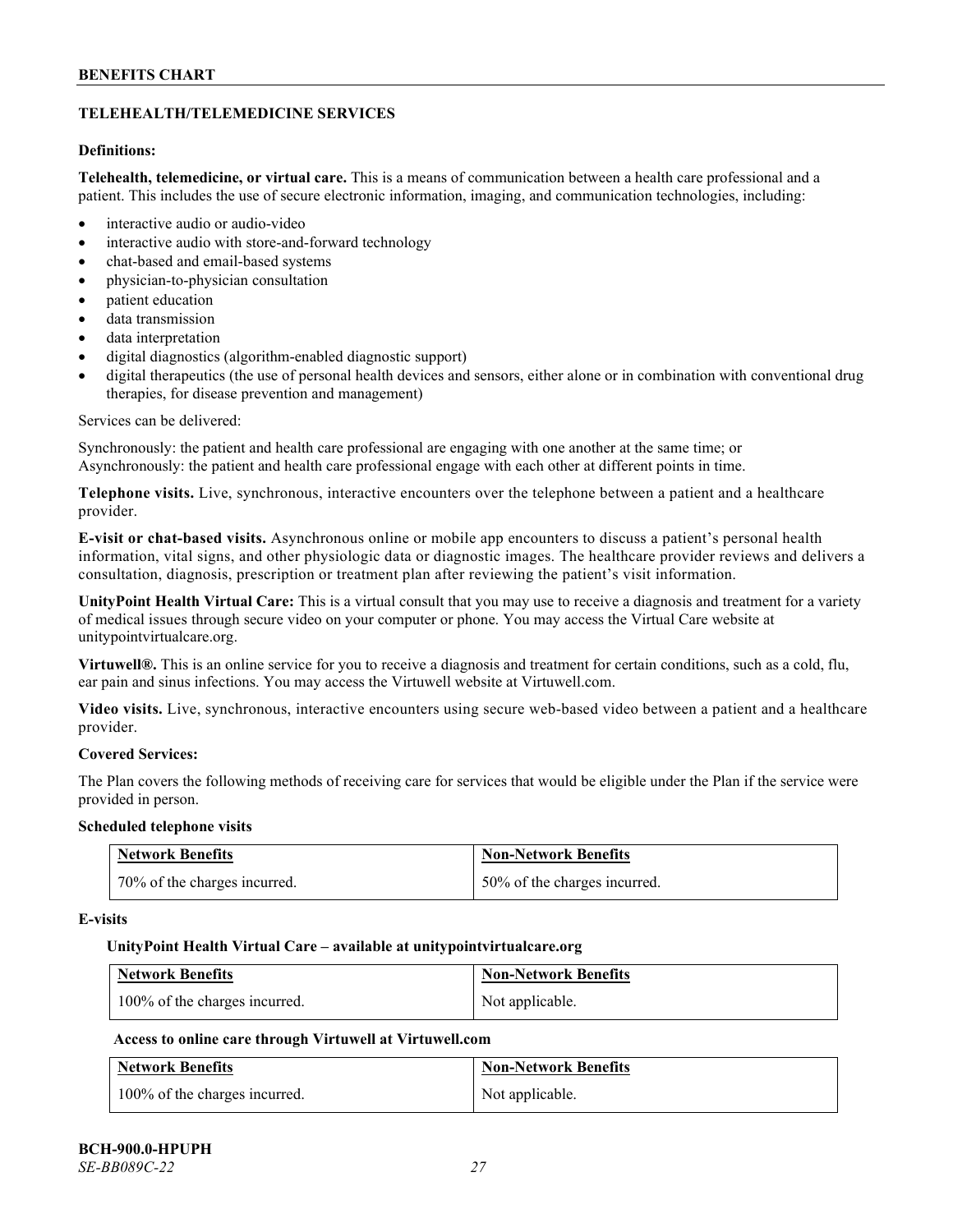## **All other e-visits**

| Network Benefits             | <b>Non-Network Benefits</b>  |
|------------------------------|------------------------------|
| 70% of the charges incurred. | 50% of the charges incurred. |

#### **Video visits**

| <b>Network Benefits</b>                                 | <b>Non-Network Benefits</b>                           |
|---------------------------------------------------------|-------------------------------------------------------|
| Coverage level is same as corresponding network         | Coverage level is same as corresponding Non-Network   |
| benefit, depending on type of service provided, such as | Benefits, depending on type of service provided, such |
| Office Visits for Illness or Injury, Inpatient or       | as Office Visits for Illness or Injury, Inpatient or  |
| Outpatient Hospital Services.                           | Outpatient Hospital Services.                         |

#### **Not Covered:**

See "Services Not Covered" in the Group Certificate.

# **TRANSPLANT SERVICES**

#### **Applicable definitions:**

**Autologous.** This is when the source of cells is from the individual's own marrow or stem cells.

**Allogeneic.** This is when the source of cells is from a related or unrelated donor's marrow or stem cells.

**Autologous bone marrow transplant.** This is when the bone marrow is harvested from the individual and stored. The patient undergoes treatment which includes tumor ablation with high-dose chemotherapy and/or radiation. The bone marrow is reinfused (transplanted).

**Allogeneic bone marrow transplant.** This is when the bone marrow is harvested from the related or unrelated donor and stored. The patient undergoes treatment which includes tumor ablation with high-dose chemotherapy and/or radiation. The bone marrow is reinfused (transplanted).

**Autologous/allogeneic stem cell support.** This is a treatment process that includes stem cell harvest from either bone marrow or peripheral blood, tumor ablation with high-dose chemotherapy and/or radiation, stem cell reinfusion, and related care. Autologous/allogeneic bone marrow transplantation and high dose chemotherapy with peripheral stem cell rescue/support are considered to be autologous/allogeneic stem cell support.

**Designated transplant center.** This is any health care provider, group or association of health care providers designated by us to provide services, supplies or drugs for specified transplants for our insureds.

**Transplant services.** This is transplantation (including retransplants) of the human organs or tissue listed below, including all related post-surgical treatment, follow-up care and drugs and multiple transplants for a related cause. Transplant services do not include other organ or tissue transplants or surgical implantation of mechanical devices functioning as a human organ, except surgical implantation of an FDA approved ventricular assist device (VAD) or total artificial heart, functioning as a temporary bridge to heart transplantation.

Prior authorization is required prior to consultation to support coordination of care and benefits.

# **Covered Services:**

We cover eligible transplant services (as defined above) while you are covered under this Benefits Chart. Transplants that will be considered for coverage are limited to the following:

- Kidney transplants for end-stage disease.
- Cornea transplants for end-stage disease.
- Heart transplants for end-stage disease.
- Lung transplants or heart/lung transplants for: (1) primary pulmonary hypertension; (2) Eisenmenger's syndrome; (3) endstage pulmonary fibrosis; (4) alpha 1 antitrypsin disease; (5) cystic fibrosis; and (6) emphysema.
- Liver transplants for: (1) biliary atresia in children; (2) primary biliary cirrhosis; (3) post-acute viral infection (including hepatitis A, hepatitis B antigen e negative and hepatitis C) causing acute atrophy or post-necrotic cirrhosis; (4) primary sclerosing cholangitis; (5) alcoholic cirrhosis; and (6) hepatocellular carcinoma.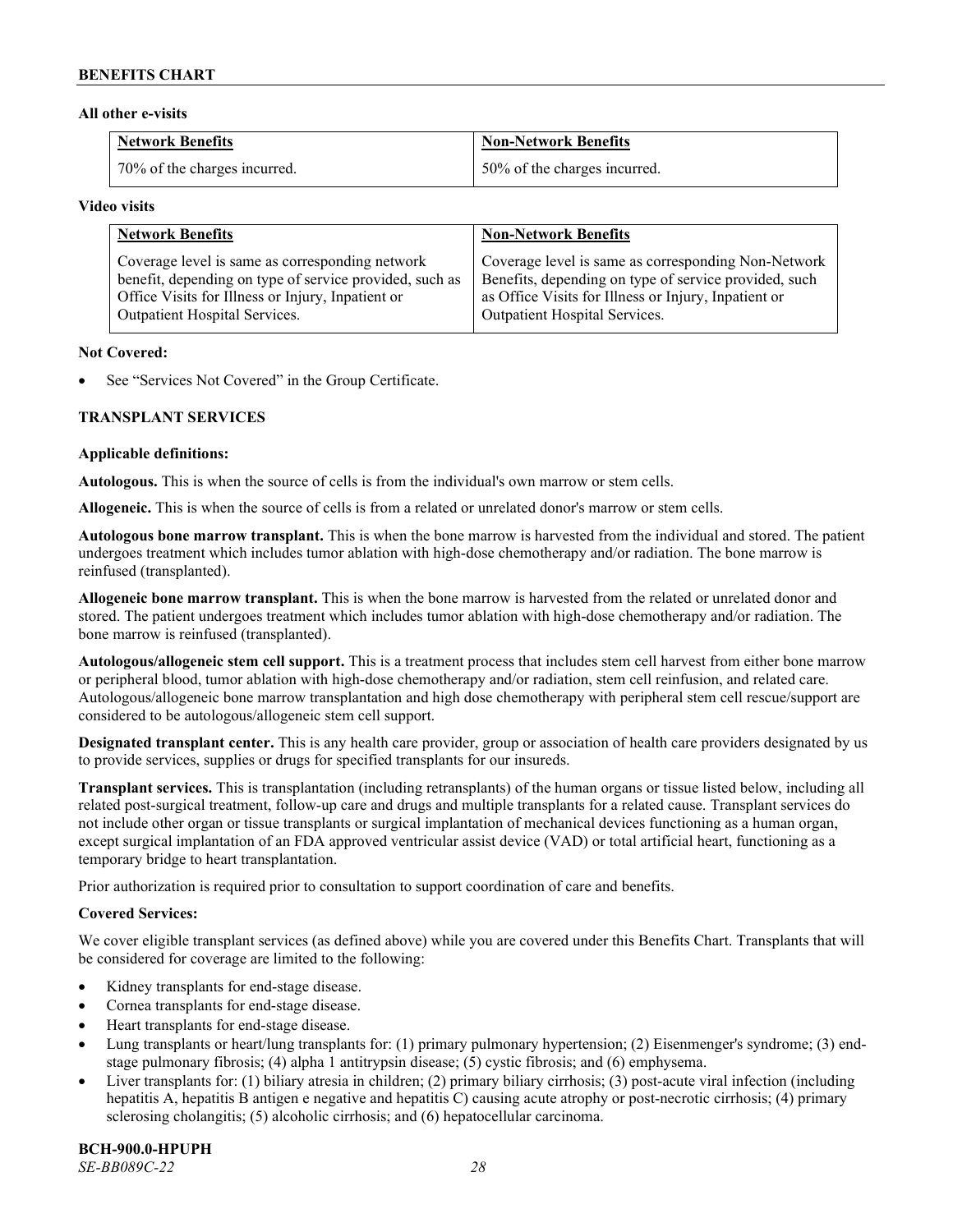- Allogeneic bone marrow transplants or peripheral stem cell support associated with high dose chemotherapy for: (1) acute myelogenous leukemia; (2) acute lymphocytic leukemia; (3) chronic myelogenous leukemia; (4) severe combined immunodeficiency disease; (5) Wiskott-Aldrich syndrome; (6) aplastic anemia; (7) sickle cell anemia; (8) non-relapsed or relapsed non-Hodgkin's lymphoma; (9) multiple myeloma; and (10) testicular cancer.
- Autologous bone marrow transplants or peripheral stem cell support associated with high-dose chemotherapy for: (1) acute leukemias; (2) non-Hodgkin's lymphoma; (3) Hodgkin's disease; (4) Burkitt's lymphoma; (5) neuroblastoma; (6) multiple myeloma; (7) chronic myelogenous leukemia; and (8) non-relapsed non-Hodgkin's lymphoma.
- Pancreas transplants for simultaneous pancreas-kidney transplants for diabetes, pancreas after kidney, living related segmental simultaneous pancreas kidney transplantation and pancreas transplant alone.

To receive Network Benefits, charges for transplant services must be incurred at a designated transplant center.

The transplant-related treatment provided, including expenses incurred for directly related donor services, shall be subject to and in accordance with the provisions, limitations, maximums and other terms of this Benefits Chart.

Medical and hospital expenses of the donor are covered only when the recipient is an insured and the transplant and directly related donor expenses have been prior authorized for coverage. Treatment of medical complications that may occur to the donor are not covered. Donors are not considered insureds, and are therefore not eligible for the rights afforded to insureds under the Group Certificate.

The list of eligible transplant services and coverage determinations are based on established medical policies, which are subject to periodic review and modifications by the medical director

| <b>Network Benefits</b>                          | <b>Non-Network Benefits</b>                          |
|--------------------------------------------------|------------------------------------------------------|
| See Network Inpatient Hospital Services benefit. | See Non-Network Inpatient Hospital Services benefit. |

# **Transplant Travel Benefit for Network Benefits**

We may provide travel and lodging when an insured needs a transplant and a designated transplant center is greater than 100 miles from the insured's primary address.

This benefit is subject to our medical policies (medical coverage criteria). Coverage criteria are available by calling Member Services, or logging on to your account at [HealthPartnersUnityPointHealth.com.](https://www.healthpartnersunitypointhealth.com/)

When submitting receipts for travel and, lodging, the insured will need to attach a letter explaining that the receipts are in conjunction with an authorized organ or bone marrow transplant and include the recipient's name and member ID number or complete a lodging and travel claim form with the receipts.

| <b>Network Benefits</b>                                                                                                                                                                                                                                 | <b>Non-Network Benefits</b> |
|---------------------------------------------------------------------------------------------------------------------------------------------------------------------------------------------------------------------------------------------------------|-----------------------------|
| Transplant travel benefits are covered under the<br>Network transplant services benefit.                                                                                                                                                                | No coverage.                |
| Expenses for travel and lodging for the insured (the<br>transplant recipient) and one adult companion, or up to<br>two companions for a transplant recipient who is a<br>minor dependent, may be covered up to a maximum of<br>\$10,000 per transplant. |                             |
| Lodging coverage is limited to \$100 per day.                                                                                                                                                                                                           |                             |

# **Not Covered:**

- We consider the following transplants to be investigative and do not cover them: surgical implantation of mechanical devices functioning as a permanent substitute for human organ, non-human organ implants and/or transplants and other transplants not specifically listed in this Benefits Chart.
- See "Services Not Covered" in the Group Certificate.